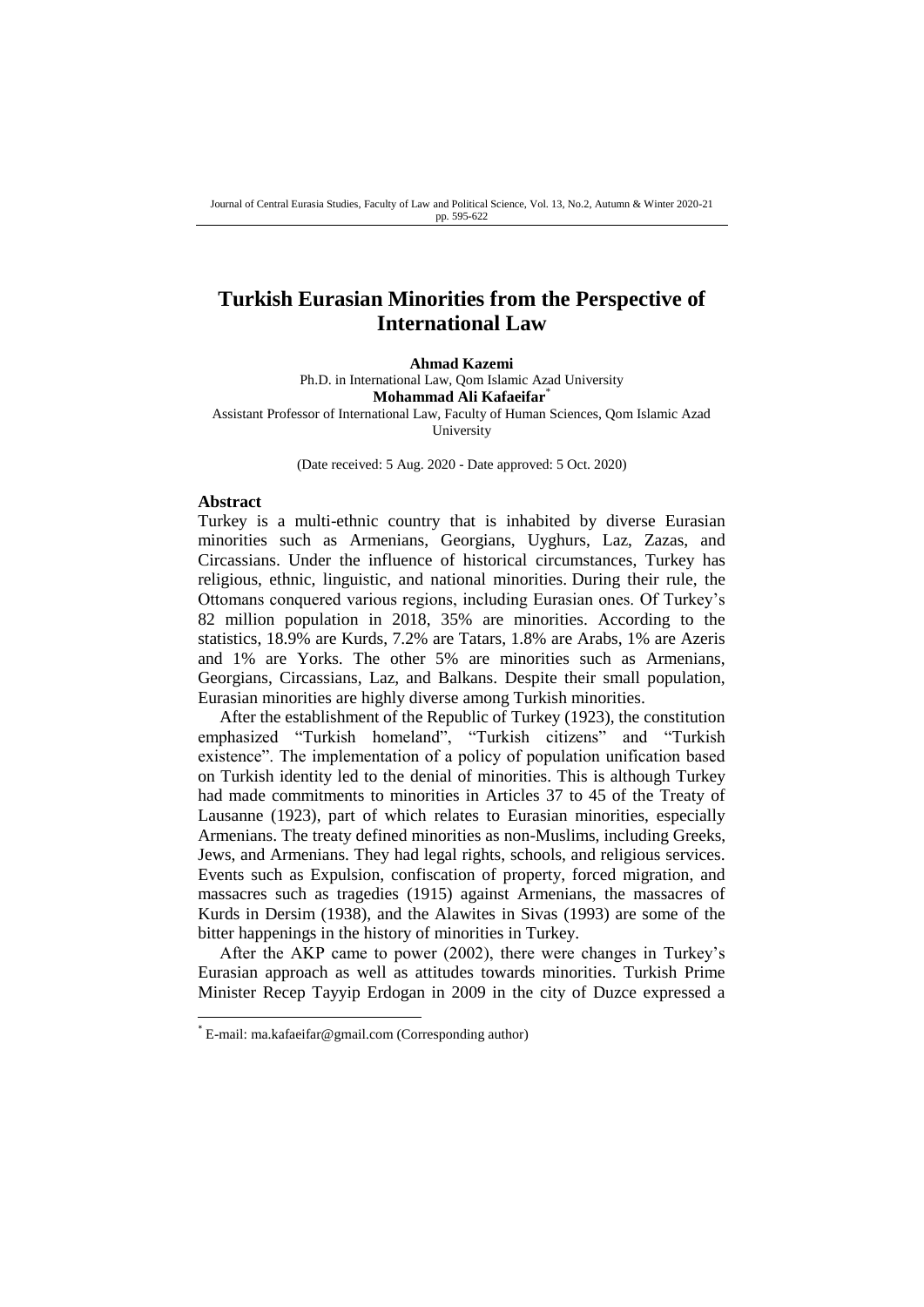desire for fundamental reforms in minority rights. He called his country's past policies on minorities wrong and fascist. Subsequently, the issue of amendments to the 1936 law and the return of confiscated property of the Armenian and Greek religious minorities were raised. But this approach has changed since 2012 with a shift in Turkey's domestic and foreign policies. Due to the common concern of the international community about the consequences of the violation of the rights of minorities, in 1992 the "Declaration of the Rights of Persons Belonging to National or Ethnic, Religious and Linguistic Minorities" was adopted by the General Assembly. Earlier, Article 27 of the International Covenant on Civil and Political Rights (1966) emphasized the rights of ethnic, religious, and linguistic minorities. This Covenant is binding on all nations.

With the development of the international law of minorities, and under the influence of the continuing unrest in some parts of Turkey and the strengthening of Ankara's Eurasianist approach, attention has increased to the situation of Eurasian minorities. The purpose of this article is to examine the situation of Eurasian minorities in Turkey from the perspective of international law. The article seeks to answer the question of what is the status of Eurasian minorities in Turkey under Article 27 of the International Covenant on Civil and Political Rights (1966) and the 1992 Declaration of minorities? The article hypothesizes that the legal status of Eurasian minorities in Turkey is not the same. This article, while theoretically explaining the concept of minorities and their rights, uses citation and descriptive-analytical methods. The results show that despite the positive steps taken to promote minority rights in Turkey, due to the dominance of the political view on the legal approach, the denial of minorities in the constitution, and the rejection of international minority rights instruments, the situation of Eurasian minorities in Turkey has been evolved from suitable to undesirable one. They are divided into satisfied and dissatisfied minorities. Satisfied minorities do not believe that their rights are systematically violated by the government. Some of these minorities have historically been absorbed into the majority culture in Turkey and their traditions and language have been destroyed or weakened. Therefore granting some rights to these minorities is not defined as a threat by the government. Some of these minorities have racial or cultural similarities with the Turkish majority or such similarities are propagated, such as Turkish Azeris or Chinese Uyghurs. Dissatisfied minorities believe that cultural and linguistic rights are violated, effective participation is denied, confiscated property has not been returned, forced integration into the majority happened, continued hatred dragged on, lack of access to a fair trial,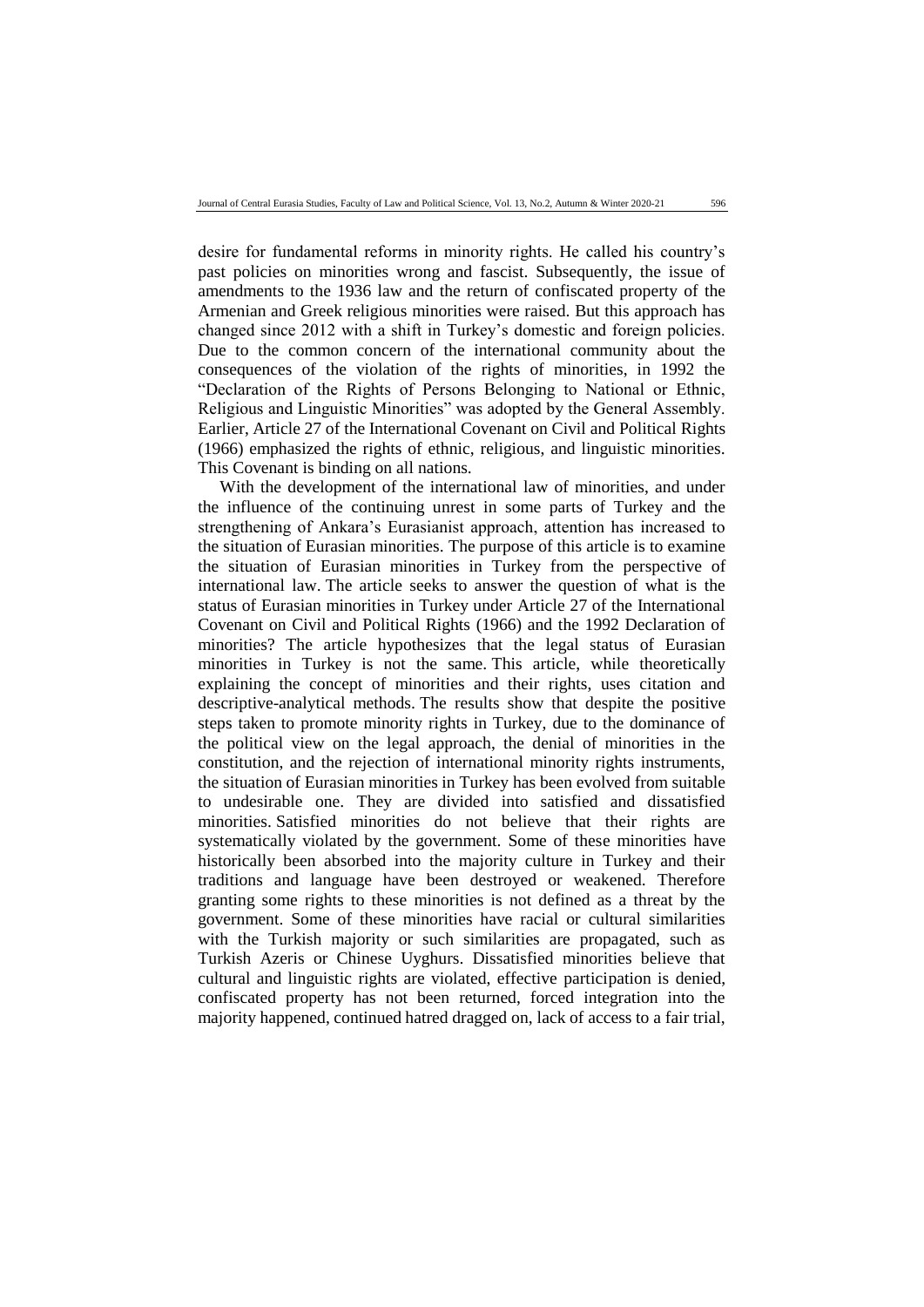historical renaming, and direct and indirect discrimination was implemented. This situation is contrary to the three principles emphasized in international minority rights, namely non-deprivation, non-discrimination and non-forced integration.

The findings of the article indicate that Turkey's approach to minorities is political, not legal. There is no legal guarantee in Turkey for the implementation of the rights provided for minorities in international law. The few concessions made to minorities, especially from 2002 to 2011, were mostly cross-cutting government action rather than a change in laws. The extent of ethnic affiliation with the Turkic race and religious affiliation with the Sunni-Hanafi religion has influenced the situation of the Eurasian-ethnic minorities. Despite this, the linguistic, religious, and cultural characteristics of most minorities have been weakened by Ankara's approach. Over the past century the number of some minorities such as Circassians, Georgians, and Armenians, has dropped tenfold. It seems that Turkey needs to change its political approach to a legal one to raise the status of minorities to the level of international law standards. The first steps in this process are the acceptance of the four customary minorities in the constitution, joining the Declaration of Minorities, stopping the forced integration of minorities, stopping the Turkification of minorities, propagating and teaching the history and culture of minorities in textbooks to combat hatred, reforming laws dating back to the Ottoman period, and providing real statistics on minorities and promoting multiculturalism.

**Keywords:** Declaration of 1992 Minorities, Eurasian Minorities, International Law, Turkey, "Turkish Citizens".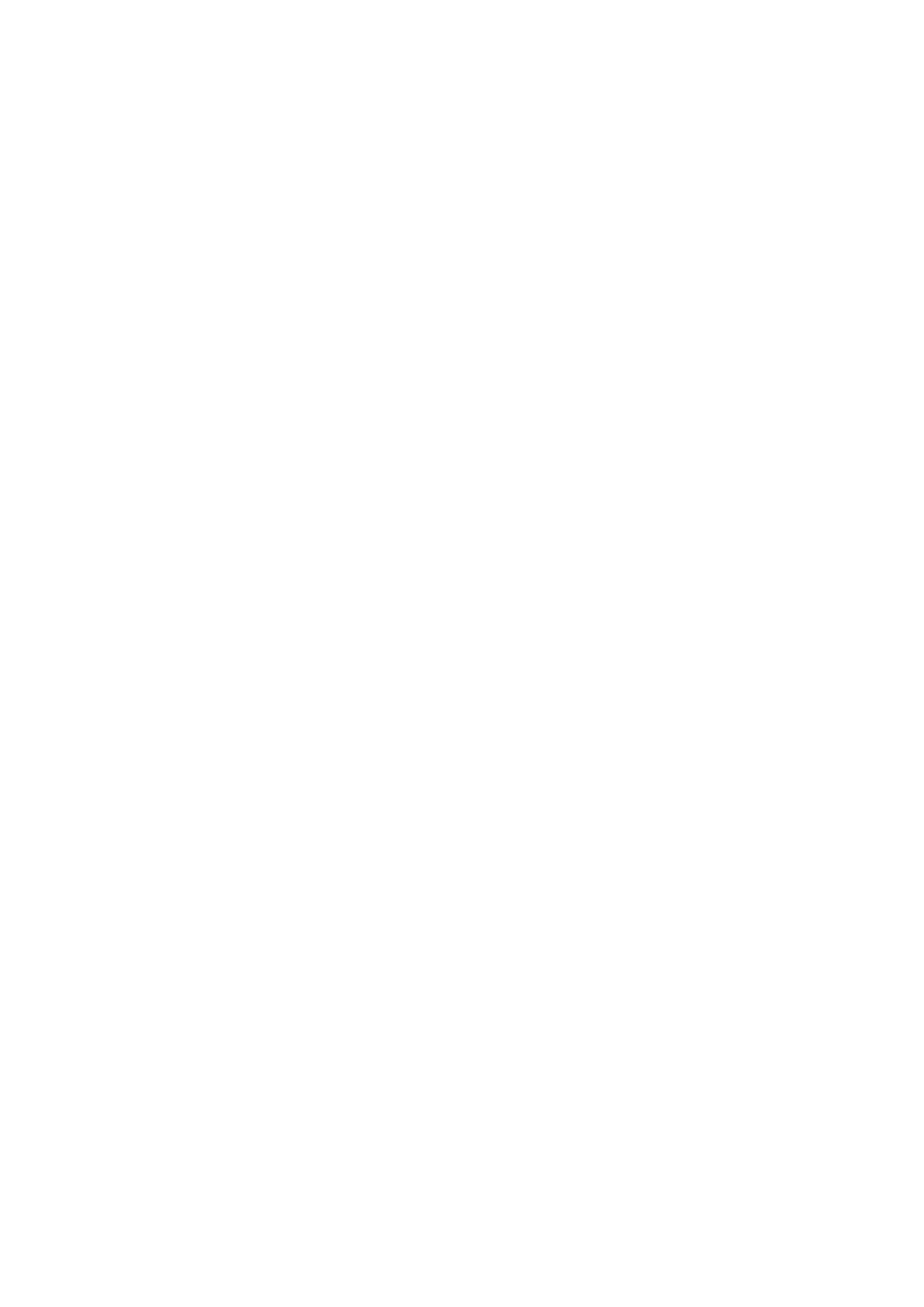**3 اقليتهاي اوراسياییتبار تركيه از دیدگاه حقوق بينالملل**

**احمد كاظمی** دکتری حقوق بینالملل، دانشکدۀ علوم انسانی، دانشگاه آزاد اسالمی قم **\* محمدعلی كفاییفر** استادیار حقوق بینالملل، دانشکدۀ علوم انسانی، دانشگاه آزاد اسالمی قم )تاریخ دریافت: -5911/51/51 تاریخ تصویب: 5911/50/51(

#### **چکيده**

ترکیه کشوری است که گروههای متنوعی از اقلیتهای اوراسیاییتبار مانند ارامنه، گرجیها، اویغورهاا ، الزها، زازاها و چرکسها را در خود جای داده است. با توسعۀ حقوق بینالملل اقلیتها و تحات تا أثیر تداوم ناآرامی در برخی مناطق ترکیه و تقویت رویک رد اوراسـیاگرایی آنکـارا، توجـههـا بـه وضـعیت اقلیتهای اوراسیاییتبار این کشور بیشتر شده است. در این نوشتار با هدف بررسی وضعیت اقلیتهای اوراسیایی تبار ترکیه از منظر حقوق بـین|لملـل، بـهدنبـال پاسـخ ایــن پرســش هسـتیم کـه اقلیــتهــای اوراسیایی تبار ترکیه از منظر حقوق بین الملل و در چارچوب مادۀ ٢٧ میثاق بین المللی حقـوق مــدنی و سیاسی سا 5111 و اعالمیۀ سا 5117 مجمع عمومی دربارۀ اقلیتها چه وضعیتی دارناد در پاساخ این فرضیه مطرح میشود که وضعیت حقوقی اقلیتهای اوراسیاییتبار در ترکیه یکسان نیست. در ایان نوشتار ضمن تبیین نظری مفهوم اقلیت و حقوق آنها و با کاربست روش استنادی و توصیفی- تحلیلی نشان میدهیم که با وجود برداشتهشدن گامهای مثبت در ارتقای حقوق اقلیتها در ترکیه، بهدلیل غلبا ۀ نگاه سیاسی بر رویکرد حقوقی، نفی اقلیتها در قانون اساسی و نپذیرفتن اسناد بینالمللی ویژۀ حقاوق اقلیتها، وضعیت اقلیتهای اوراسیاییتبار ترکیه از شرایط مناسب تا نامطلوب را شامل میشود. از این دیدگاه، به دو دسته اقلیتهای راضی و ناراضی تقسیم می شوند. میزان پیوند قومی بـا نـژاد تـرک و یـا پیوند مذهبی با مذهب سنی حنفی بر وضعیت اقلیتهای اوراسیاییتبار، تأثیر گذاشته است، اما بهدلیال رویکرد آنکارا، بیشتر اقلیتها با دگرگونی زبانی، مذهبی و فرهنگی روبهرو شدهاند. ترکیه برای ارتقـای وضعیت اقلیتها به سطح معیارهای حقوق بینالملل، نیاز به تغییر رویکرد سیاسی به حقوقی دارد.

> **واژگان اصلی** اتباع ترک، اعلامیه (۱۹۹۲)، اقلیتهای اوراسیایی تبار، ترکیه، حقوق بین الملل.

۱. این مقاله برگرفته از طرح پژوهشی «وضعیت اقلیتها در ترکیه از منظر حقوق بین|لملل» و پایاننامۀ دکتـری «معنــاشناســی مفهوم اقلیت در اسناد بینالمللی حقوق بشر« است. E-mail: kafaeifar@gmail.com مسئو نویسندۀ\*

1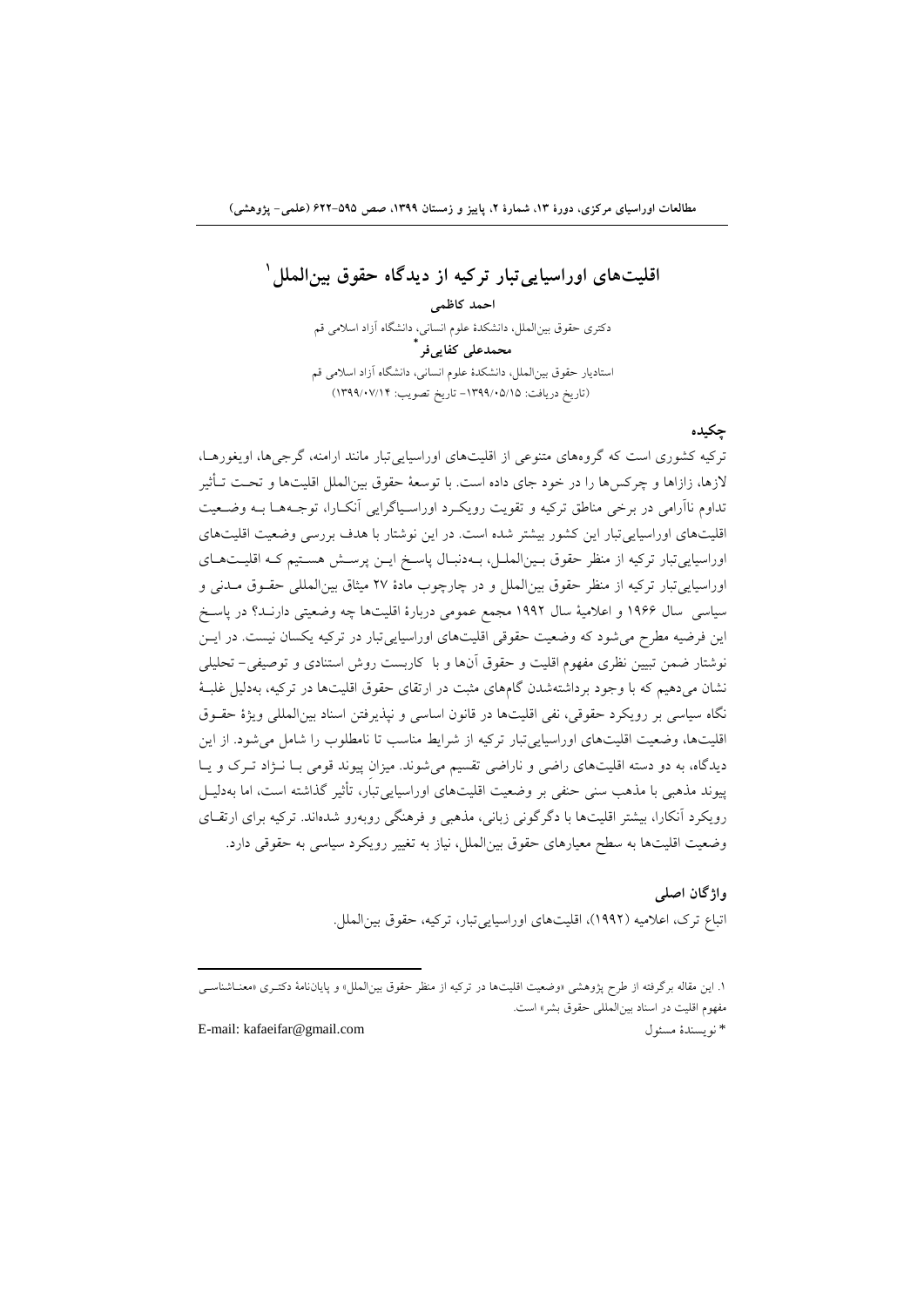ترکیه کشوری است که متأثر از شـرایط تـاریخی، مجموعـهای از اقلیــتهــای مــذهبی، قــومی، زبـانی و ملـی را در خـود جـای داده اسـت. عثمانیـان در زمـان اقتـدار خـود سـرزمینهـا و جمعیتهای گوناگونی از جمله اوراسیایی تبارها را در خود جا دادند. از جمعیت ۸۲ میلیـونی ترکیه در سال ۲۰۱۸، ۳۵ درصد را اقلیتها تشکیل میدهند. براساس ایـن آمـار، ۱۸،۹ درصـد کردها، ٧،٢ درصد تاتارها، ١٨ درصد عربها، ١ درصد آذریها، ١ درصد یهوروکها، و ۵ درصد را دیگر اقلیتها مانند ارمنیها، گرجیها، چـرکسهـا، لازهـا و بالکـانتبارهـا تشـکیل می دهند (Dewdney, 2018: 17). اقلیتهای اوراسیایی تبار با وجود جمعیت کم در میان اقلیتهای ترکیه تنوع اسمی درخور توجهی دارند.

پس از تأسیس جمهوری ترکیه در سال ۱۹۲۳ با تأکید بـر «وطـن تـرک»، « اتبــاع تــرک» و <sub>ا</sub>موجودیت ترک»<sup>۱</sup> در قانون اساسی و اجرای سیاست یکسانسازی جمعیت بـر مبنـای هویــت ترکی، اقلیتها انکار شدند. حال آنکه ترکیه در مواد ۳۷ تا ۴۵ پیمان لوزان (۱۹۲۳) تعهـدهایی دربارۀ اقلیتها پذیرفته بود که بخشی از آن با اقلیتهای اوراسیایی تبار بهویژه ارامنه ارتباط پیدا میکند. در این پیمان اقلیتها بهعنوان غیرمسلمانان شامل یونانیها، یهودیاان و ارامناه تعریا شدند و از حقوق قانونی، مدرسهها و انجام مراسم مذهبی برخوردار بودند )121 2000: ,Ergil). اخراج، مصادرۀ اموال، مهاجرت اجباری و کشتارها مانند فجایع سال ۱۹۱۵ علیه ارامنه، کشـتار کردها در دُرسیم در سال ۱۹۳۸ و علویان در سیواس در سال ۱۹۹۳ از رویدادهای تلـخ تـاریخ اقلیتها در ترکیه است.

پس از رویکارآمـدن حـزب عـدالت و توسـعه در سـال ۲۰۰۲ تغییرهـایی در رویکـرد اوراسیایی ترکیه و همچنین نگاه به اقلیتها ایجاد شد. رجب طیب اردوغان نخستوزیر ترکیـه در سال ۲۰۰۹ در شهر دوزجه با ابراز تمایل به ایجاد اصلاحات بنیـادین در حقـوق اقلیـتهـا، سیاستهای گذشتۀ کشورش را اشتباه و از روی تفک وفاشیستی خوانـد (Uslu, 2009: 14). بهدنبال آن موضوع تغییرها در قانون سال ۱۹۳۶ و بازگردان امـلاک مصـادرهشـدهٔ اقلیـتهـای مذهبی ارمنی و یونانی مطرح شد (Zeldin, 2011). اما این رویکرد از سال ۲۰۱۲ با چـرخش در سیاستهای داخلی و خارجی ترکیه تغییر کرد.

موضوع حقوق اقلیتها بهدلیل نقشی کـه در امنیـت کشـورها دارد بــهویــژه پــس از پایــان جنگ سرد و با افـزایش درگیـری۱مـای قـومی، مـورد توجـه حقـوق بـینالملـل قـرار گرفـت

1

**مقدمه**

<sup>1.</sup> Türk vatani, Türk vatandaşları, Türk varlığı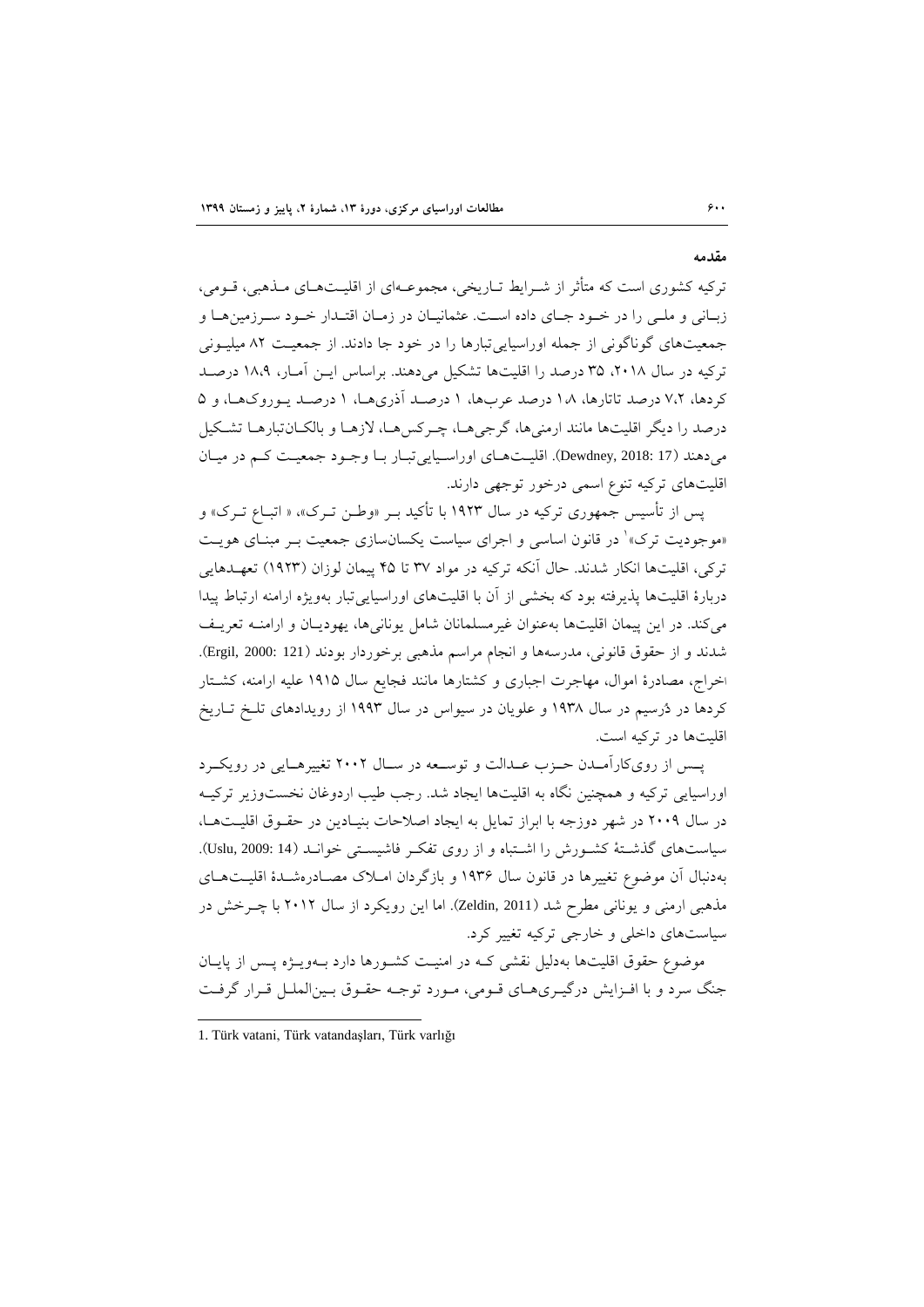)24 2014: ,Azizi). بهدلیل دغدغۀ مشتر جامعۀ جهانی از پیامدهای نقض حقوق اقلیتهاا، در سال ۱۹۹۲ «اعلامیۀ حقوق اشخاص متعلق به اقلیتهای ملـی یـا قـومی، مـذهبی و زبـانی» در مجمع عمومی تصویب شد. پیش از آن تنها در مادۀ ٢٧ میثاق بینالمللی حقوق مـدنی سیاسـی سا 5111 بر حقوق اقلیتهای قومی، مذهبی و زبانی تأکید شده بود.

در نوشتار حاضر در پی پاسخ این پرسش هستیم که وضعیت اقلیتهای اوراسـیاییتبـار در ترکیه از منظر حقوق بین الملل چگونه است؟ به لحاظ نظـری تبیـین حقـوق اقلیـتهـا، مبنـای مناسبی برای بررسی این مسئله است. بهاین منظـور بـا کاربسـت روش اسـتنادی و توصـیفی-تحلیلی، وضعیت این اقلیتها را در چارچوب اسناد بینالمللی حقوق بشر بررسی میکنیم.

# **چارچوب نظري مفهوم اقليت**

در «فرهنگ روابط بینالملل» در تعریف اقلیت آمده است: «به گروهی از مردم گفتـه مـیشـود که دارای نژاد، فرهنگ، سـنتهـا یـا مـذهب جداگانـهای غیـر از فرهنـگ و مـذهب کشـوری هستند که در آن زندگی میکنند (27 :Babaei, 2006). از نظر فرانسیسکو کـاپوتورتی، «اقلیـت، گروهی از شهروندان هستد که نسبت به دیگر جمعیت کشـور از نظـر جمعیـت کوچـکتـر و غیرحـاکم هسـتند. ویژگـیهـای نـژادی، زبـانی و مـذهبی متمـایز از دیگـر افـراد دارنـد و بـا حس همبستگی، به حفظ فرهنگ، سنن، دین و زبان خود تمایل دارنـد» (Capotorti, 1977: 96). ز نظر ژول دسنچز،' اقلیت گروهـی از شــهروندان یـک کشــور هســتند کــه از اقلیــت عــددی و موقعیت غیرحاکم و ویژگی های قـومی، مـذهبی یـا زبـانی متفـاوت بـا اکثریـت جمعیـت برخوردارند و با همبستگی هرچند ضمنی، ارادۀ جمعی برای کسب برابری با اکثریت را دارناد .(Pillay, 2012: 7)

پاتریک ترنبری در مورد اقلیت، ضمن اشاره بــه عناصـر تأکیدشــده در تعریــف کــاپوتورتی و دسنچز، تأکید میکند که اقلیتها در حاکمیت مشـارکت ندارنـد. لـوئیس ورث، اقلیـت را گروهی از افراد میداند کـه بـهسـبب تمایزهـا، خـود را در معـرض نـوعی تبعـیض مـی بیننــد )12 2000: ,Thornberry). به اعتقاد »گروه کاری اقلیتها« در سازمان ملل، روابط میان دولات هاا و اقلیتها پنج شکل مختلف دارد: حذف، جذب، <sup>۲</sup> تحمـل، حمایـت و ارتقــا. براســاس قواعــد بینالمللی، حذف و جذب اجباری غیرقانونی امـا حمایـت، موجـب تکثـر فرهنگـی مـیشـود

- 1. Jules Deschenes
- 2. Assimilation

1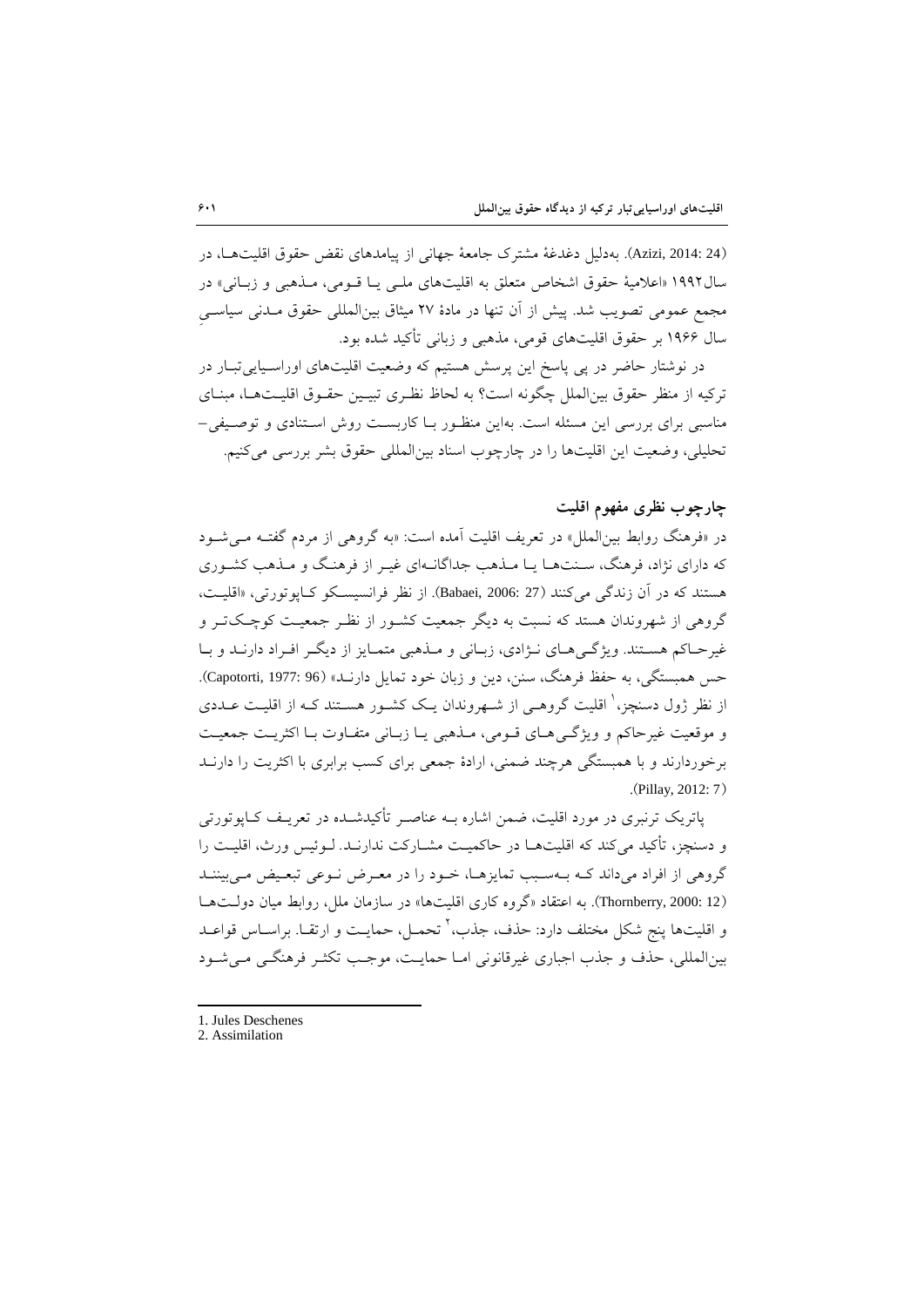(UN SCPPHR, 2005: para 22). ویل کیملیکا معتقد است اعضـای اقلیـت جامعـه در صـورتی عادلانه یکپارچه خواهند شد که حقوق مبتنی بر تمایزهای گروهـی، فراتـر از حقـوق مشـترک شهروندی به رسمیت شناخته شود )394 2010: ,Kymlicka).

#### **اقليتها در حقوق بينالملل**

میثاق بین المللی حقوق مدنی و سیاسی (۱۹۶۶) اولین سند عام و لازمالاجـرای حقــوق بشــری است که در مادۀ ٢٧ آن واژۀ اقلیت بهکار رفته است. تا سال ٢٠١۵، ١۶٨ کشور از جمله ترکیـه، این سند را امضا کردهاند که در مادۀ 70 آن تأکید شده اسات : **»**در کشاورها یی کاه اقلیات هاای قومی، مذهبی یا زبانی وجود دارند، اشخاص متعلق به اقلیتها را نباید از حق تشکیل اجتمـاع با دیگر اعضای گروه خود، بهرهمندی از فرهنگ و انجام فرایض دینی و کاربرد زباشان محاروم کرد.» ۲۶ سال پس از تصویب مادۀ ۲۷ کـه الهـام بخـش اسـناد مربـوط بـه حقـوق بـینالملـل اقلیتهاست، «اعلامیۀ حقوق اشخاص متعلق به اقلیتهای ملی یا قومی، مـذهبی و زبـانی» در سال ۱۹۹۲ در ۹ ماده و باوجود رأی منفی ترکیه با رأی مثبت قریب بــه اتفــاق اعضــای مجمــع عمومی تصویب شد. این اعلامیه بر «ضرورت حمایت دولتها از موجودیت اقلیتها»، «حقوق فرهنگی، زبانی و مذهبی اقلیتها»، «حق مشـارکت مـؤثر اقلیـتهـا و نبـود تبعـیض»، «تعهدهای دولتها» و «لزوم توجه به منافع اقلیتها در سیاستهای ملی و همکاریهـای بـین دولتی به موازات احترام به یکپارچگی سرزمینی کشورها» تأکید می کند.

## **اقليتهاي چهارگانۀ عُرفی**

در تأثیر اعلامیه اقلیتها، چهارگونه اقلیت مذهبی، قومی، زبانی و ملــی تبــدیل بــه اقلیـــتهــای عُرفی شدهاند که در کشورها در مورد آنها اشتراک نظر هست. اقلیت مذهبی قدیمیترین نـوع اقلیت که در پیمان اوگسبورگ (۱۵۵۵) به آن رسمیت داده شد، به گروهی گفته می شود ک از یک آرمان مشترک معنوی پیروی میکنند و «اعضای آن از اعتقـاد یـا روش عبـادت مشـترکی برخوردارند». تا سال ۱۹۵۰ اقلیت نژادی و قومی هر دو در اسناد به کار مـی رفتنـد. «کمیسـیون فرعی منع تبعیض و حمایت از اقلیتها» در آن سال اقلیت قـومی را جـایگزین اقلیـت نـژادی کرد؛ به این دلیل که نژاد از نظر علمی نمیتوانست معیار مناسبی بـرای تمـایز گـروههـا از هـم باشد (Fazaeli, 2017: 52). صفت قومی از ویژگی فقط فیزیکی و بیولـوژیکی فراتـر مـیرود و گسترهای از ویژگی های فرهنگی و تاریخی را نیز دربرمی گیرد (14 :Rehman, 2000). بــه اعتقــاد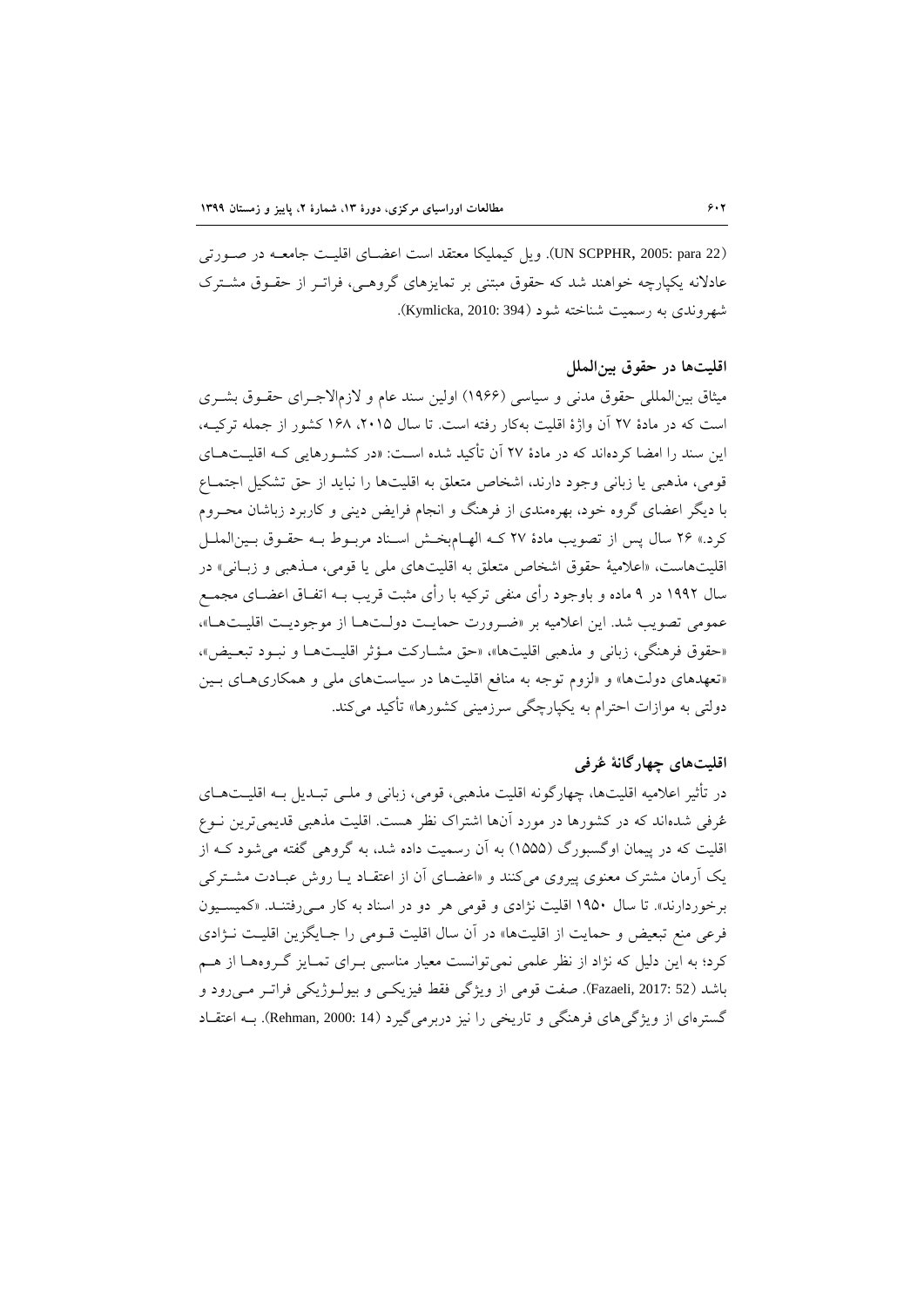«یانف» اقلیت قومی «به یک فرهنگ (زبان و رسوم) تعلق دارد و از این راه شناخته می شوند» .(Panoff, 1989: 57)

تا قبل از قرن بیستم گروهی که زبانی متفاوت از دیگر جمعیت کشـور داشـتند، بـهدلیـل مخالفت کشورها، اقلیت محسوب نمی شدند. در سال های اخیر با تشدید خاموشی «زبان های بومی و اقلیت» این اقلیتها مورد توجه قرار گرفتهانـد (Modarressi, 2006: 90). «اقلیـت ملـی» بهعنوان جدیدترین گونۀ اقلیت، افرادی هسـتند کــه منشــأ ملــی مشـــترک دارنــد؛ امــا بــهدلیــل تحولهای تاریخی ممکن است تابعیت کشور دیگری را پذیرفتـه باشـند (69 :008 ,Ardabili). بهنظر ما، این نوع اقلیتها را به این چهار گروه مـیتوان تقسـیم کـرد: اقلیـت ملـی ناشـی از مهاجرت مانند اقلیت اویغور، ترکمن و ازبک در ترکیه، اقلیت ملی ناشی از تجزیۀ یـک کشـور یا امپراتوری مانند اقلیت تاجیک و قزاق مقیم روسـیه از دورۀ شـوروی، اقلیـت ملـی ناشـی از مرزهای تحمیلی مانند اقلیت یونانی در ترکیه و اقلیتهـای ملـی ناشـی از پیوسـتن سیاسـی و جغرافیایی مانند اقلیت اوکراینی ساکن در شبه جزیرۀ کریمه یا اقلیت ارمنی و کرد پس از فاتح امپراتوری بیزانس توسط عثمانی.

#### **حقوق اقليتها در حقوق بينالملل**

در اعلامیۀ اقلیتها بهطور ویژه به حق موجودیت، حقوق فرهنگـی، مـذهبی، زبـانی، حـق بـر مشارکت، حقوق اقتصادی و حق ارتباط تأکید شده است. حــق موجودیــت اساســیتــرین حــق اقلیتهاست که در اسناد حقوق بشری از دو بُعد موجودیت فیزیکی و هویت گروهای مطارح شده است. اعلامیۀ سال ۱۹۹۲، حمایت از موجودیت فیزیکی و فرهنگی اقلیــتهــا را از منظــر حقوق بشری وارد حقوق بین الملل کرد. گروه کاری اقلیتهای سازمان ملل در تفسیر خـود از این اعالمیه تأکید میکند: »شرط چهارم حمایت از اقلیتها، ترویج »هویت گروهی اقلیات هاا « .)UN SCPPHR, 2005: para 27( است

مهمترین مصادیق حقوق فرهنگی در اعلامیۀ اقلیتها اینها هسـتند: حـق ایجـاد نهادهــای فرهنگی، حق جذبنشدن اجباری در فرهنگ اکثریت، حق حفظ سنتهای بومی، حق دریافت خسارت بـرای امـوال فرهنگـی، حـق انتقـال تـاریخ، زبـان و سـنن شـفاهی بـه نسـل بعــدی )280 2011: ,Beigzadeh). حقوق مذهبی اقلیتها با توجه به مفااد اعالمیاۀ ساا ،5117 شاامل اعمال آزادانۀ شعائر دینی در مکانهای مذهبی خود، حق آموزش مذهبی در مدرسههای اقلیت،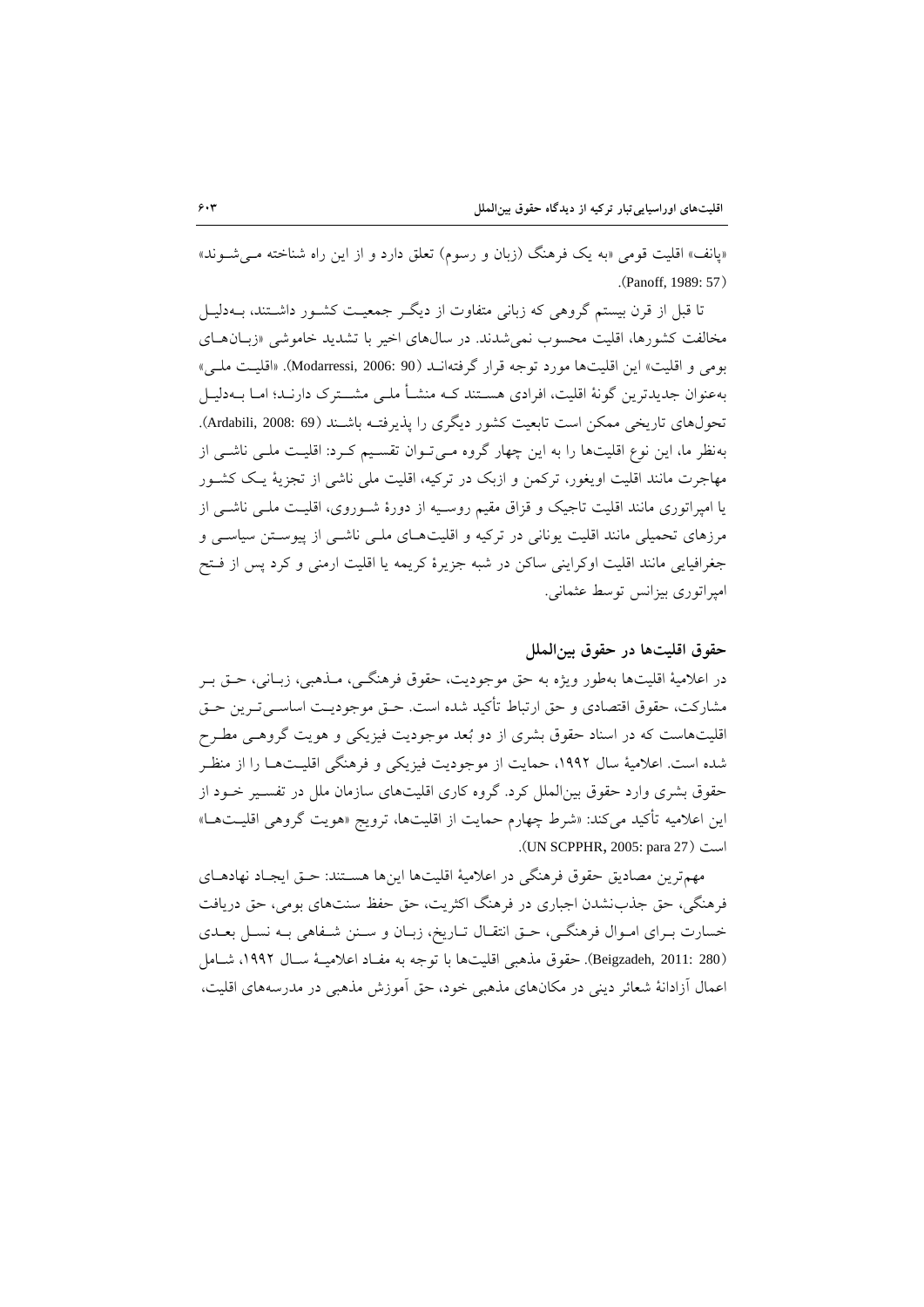حق ثبت و نوسازی مراکز مذهبی و بهرهمندی از حمایــتهــای دولتــی، حــق تأســيس انجمــن مذهبی بدون هرگونه تبعیض است )8 para 1993: ,HRC UN).

مؤلفههای فرهنگی اقلیتها مانند زبان، بیشتر از دیگر مؤلفهها در معـرض دگرگــونی قــرار دارند. در مادۀ 70 میثاق حقوق مدنی و سیاسی و اعالمیۀ اقلیتها بر حقوق زبانی با محوریات حق آموزش زبان مادری در مدرسهها، حق تأسیس مدرسۀ خصوصی و جلوگیری از اهانت باه زبان اقلیتها تأکید شده است. حــق مترقــی مشــارکت مــؤثر، تضــمینی بــرای مشــارکت مــؤثر اقلیتها در زندگی عمومی و جلوگیری از تصمیمهایی است کـه نتـایج منفـی متوجـه اقلیـت میکند. حق ارتباط برای اولین بار در بند ۵ مادۀ ۲ اعلامیۀ سال ۱۹۹۲ با سه بخش اجازه تماس در درون اقلیت، بین اقلیتها و تماسهای فرامرزی اقلیتها بهشرط آنکه با هدفهای منشـور سازمان ملل مغایر نباشد، به رسمیت شناخته شد. در مادۀ 7 این اعالمیاه بار حقاوق اقتصاادی اقلیتها با محوریت حق مشارکت در توسعۀ اقتصادی کشور تأکید شده و مادۀ 1 آن خواساتار مشارکت همۀ گروهها در توسعۀ اقتصادی جامعـه بـه مـوازات حفـظ هویـت آنهاسـت ( UN .)SCPPHR, 2005: para 72

#### **تركيه و اسناد بينالمللی حقوق اقليتها**

ترکیه تنها کشوری است که به «اعلامیۀ حقوق اشخاص متعلق به اقلیـتهـای ملـی یــا قــومی، مذهبی و زبانی» رأی منفی داد. بر این اساس، آیا آنکارا تعهدی بــرای اجــرای حقــوق حمــایتی پیش بینی شده برای اقلیتها در این اعلامیه ندارد؟ این اعلامیه اعتبار هنجباری و سیاسبی دارد. اعلامیۀ جهانی حقوق بشر نیز در ابتدا اعلامیهای غیرالزامآور بود، اما بــا مــرور زمــان، عُرفــی و الزامآور شد. «اعلامیۀ سال ۱۹۹۲ از مادۀ ۲۷ میثاق حقوق مدنی و سیاسی الهام گرفتــه اسـت و این میثاق به دلیل های عُرفی شدن مفاد آن، لازمالاجـرا اسـت. بـا گذشـت حـدود سـه دهــه از تصویب اعلامیه، چهارگونه اقلیت مذهبی، قومی، زبانی و ملی، عُرفـی شـدهانـد، امـروزه کمتـر کشوری را می توان پیدا کرد که منکر وجود این نوع اقلیتها بشود. آنکارا در سال های گذشته موضعگیریهایی دربارۀ اقلیتهای ملی از جمله اقلیت تر در یونان و اقلیت اویغور چینی در ترکیه داشته است. بدون شناسایی حقوق پیش بینی شده بـرای اقلیـتهـا، ایـن موضـع گیـریهـا نمیتواند مبنای حقوقی داشته باشد.

تعهدهای ترکیه در برابر حقوق اقلیتها از دو بعاد عُرفای و پیماانی قابال ارزیاابی اسات. تعهدهای عُرفی ماننـد حمایـت از حـق موجودیـت و هویـت اقلیـتهـا، در شـمار تعهـدهای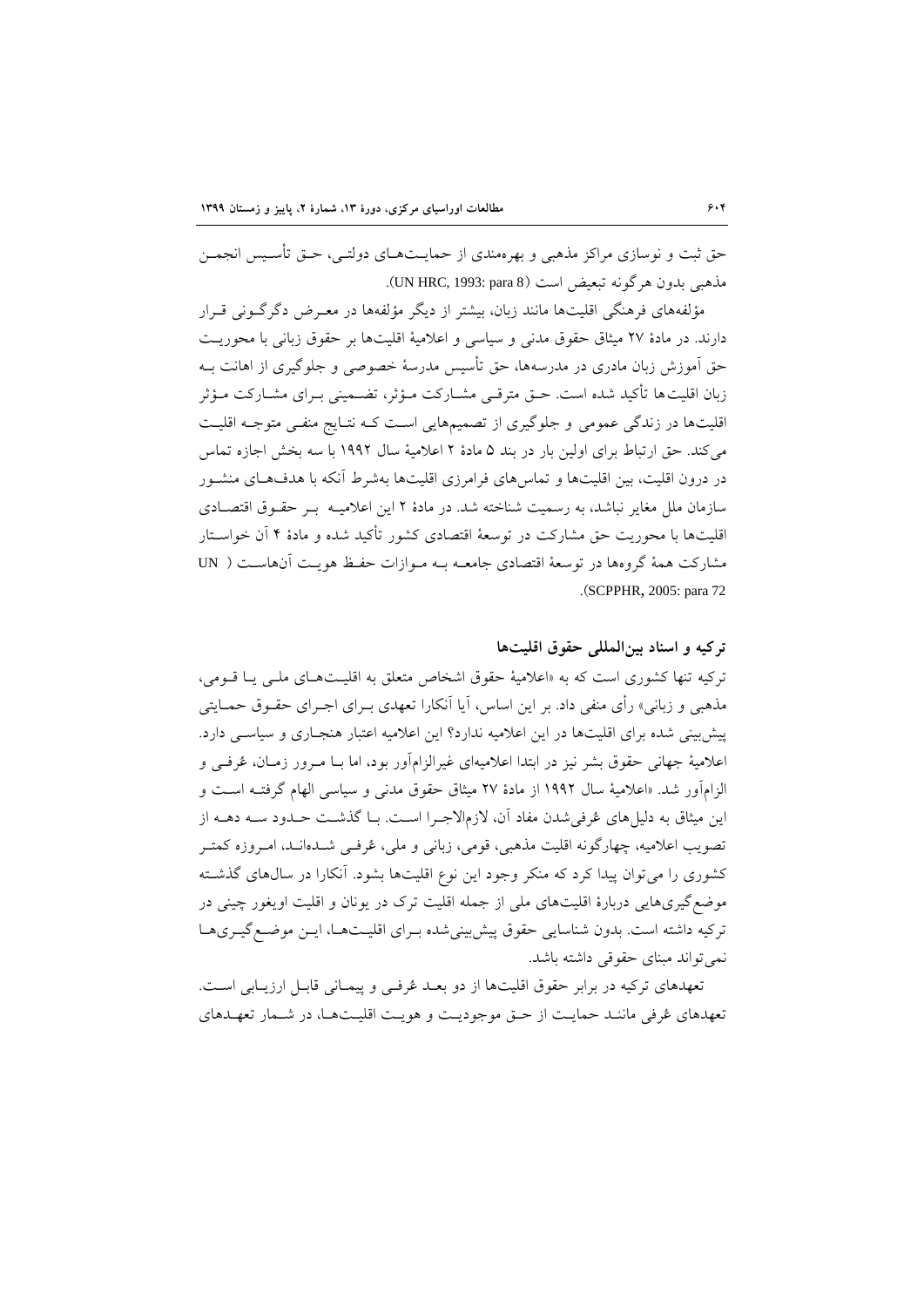لازمالاجرا برای همۀ کشورها است. از بعد پیمانی ترکیه عضو منشور بـینالمللـی حقـوق بشـر (اعلامیۀ جهانی حقوق بشر، میثاقهای سال ۱۹۶۶) است که در آنهــا بــر اصــل نبــود تبعــیض بهدلیل تفاوت مذهب، نژاد، رنگ، منشأ ملی تأکید شده است. ترکیه در قالب پیمان ساا 5179 لوزان نیز تعهدهایی در برابر اقلیتهای مذهبی پذیرفته است و بـه عنـوان نـامزد عضـویت در اتحادیۀ اروپا و عضو «سازمان امنیت و همکـاری اروپـا» و «شـورای اروپـا» بـه اجـرای اسـناد اروپایی ویژۀ اقلیتها از جمله «معیار کپنهاگ» و «کنوانسیون اروپایی چارچوبی بـرای حمایـت از اقلیتهای ملی» (۱۹۹۴) تعهد دارد.

**اقليتهاي اوراسياییتبار در تركيه و وضعيت حقوقی آنها**

واژۀ اوراسیا از ترکیب واژههای اروپا و آسیا شکل گرفته است که نخستین بار در سال ۱۸۸۳ از سوی ادوارد سوئیس، زمین شناس اتریشی مطرح شد. اوراسیای مرکزی بـه کشـورهای مسـتقل هم سود که دوازده جمهوری از پانزده جمهوری پیشین اتحاد شوروی را تشکیل دادهانـد گفتـه میشود (8 :Koolaee, 2012). سه جمهوری بالتیک کـه در دورۀ اسـتالین بــا اشــغال نظــامی بــه شوروی پیوستند و اوایل دهۀ 5115 نیز اعالم استقال کردناد در مجموعاۀ اوراسایای مرکازی قرار نمیگیرند.

اقلیت اوراسیاییتبار ترکیه شامل ارامنه، آذریها، گرجیهاا، چارکس هاا، الزهاا، آب،ازهاا، آبازینها، آسیها، چچنیها، زازاها، اویغورها و اقلیتهای ملی با ملیتهایی از آسایای مرکازی و روسیه می شود. این اقلیتها را میتوان به یکدسته بزرگ قفقـازی و دسـتهٔ کوچـک آسـیای مرکزی و اروپایی (روسها) تقسیم کرد:

### **.3 اقليت ارمنی**

ارمنیهای ترکیه به دو دسته ارمنیهای حمشین (آشکار) و کریپتو (پنهان) تقسیم می شـوند. در جریان رویدادهای تاریخی عثمانی و اوایل جمهوری ترکیه، تعـداد درخـور تـوجهی از ارامنـه ناچار هویت خود را پنهان یا برای نجات فرزندانشان، آنها را به خانوادههای مسلمان دادند که به آنها ارامنه کریپتو گفته می شود که تعدادشان ۳۰۰ هزار نفر تخمین زده می شود و در آمارهـا قید نمی شوند. تعداد ارامنۀ آشکار بهدلیل نبود آمار رسمی از ۴۰ هزار تا ۵۰۰ هزار نفر تخمـین زده می شود که بیشتر در قارص و استانبول زندگی میکننـد. تعـداد آنهـا در زمـان امپراتــوری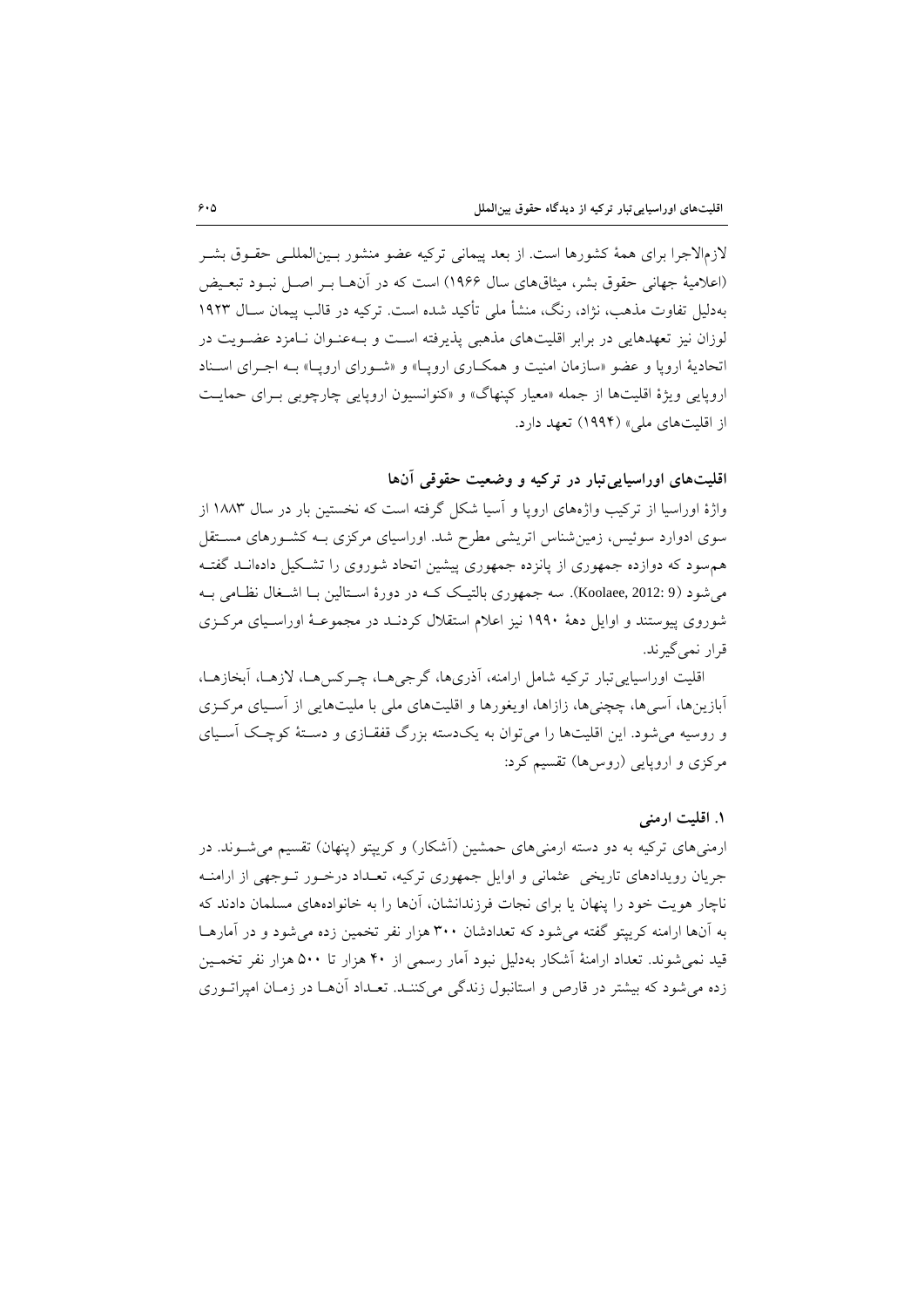عثمانی حدود 7 میلیون نفر بود )12 2007: ,Kurban). حدود 7555 کاتولی ارمنی و 15 تاا 15 هزار ارتدکس ارمنی در استانبو زندگی میکنند )701 2010: ,Toktas).

ارامنه علاوه بر اینکه در ترکیه اقلیت زبـانی و قـومی هسـتند، بـزرگتـرین اقلیـت مـذهبی غیرمسـلمان و بخشـی از اقلیـت مسـیحی ایـن کشـور نیـز محسـوب مـیشـوند. ارامنـه بـا ارائۀ مستنداتی معتقدند در دورۀ عثمانی بهویــژه در ســال۱هــای ۱۸۹۰ تــا ۱۹۲۳ بــا نســا کشــی نظاممند مواجه شدهاند و در دورۀ آتاترک از سرزمین مـادری خــود در آنــاتولی شــرقی اخــراج و تـر كـهـای بلغارسـتان، یونـان و یوگسـلاوی در آنجـا سـاكن شــدند (Jones, 2013: 114). جرانشدن حقوق تصریحشـده در پیمـان نیــوللی ٰ بــرای بلغــاریهــای مسـیحی در اســتانبول و بلغاریهای ترک در بلغارستان در انتقال بلغاریهای ترک به منـاطق ارمنــی نشــین تــأثیر داشــته است )700 2010: ,Toktas).

نگاه ترکیه به اقلیت ارمنی متأثر از کشتار سال ۱۹۱۵ ارامنه، نبود روابط رسـمی آنکــارا و ایــروان، خودداری ارمنستان از شناسایی پیمان سال ۱۹۲۱ قارص و استفادۀ آن از عنوان ارمنستان غربی بـرای مناطق جنـوب شـرق ترکیـه اسـت (198 :2005 .Kazemi). کشـورهای اروپـایی از جملـه فرانسـه و سوئیس رویدادهای سال ۱۹۱۵ را بهعنوان نسل کشبی بـهرسـمیت شـناخته و مجـازاتهـایی بـرای منکران آن در نظر گرفتهانـد. مقـامهـای آکپـارتی، ضـمن رد «نســلکشــی»، پیامـدهای غیرانســانی رویدادهای آن سالها را پذیرفتــه و عــذرخواهی کردنــد. پــس از آنکــه «کمیســیون آشــتی ترکیــه و ارمنستان» در سال ۲۰۰۴ برای حل مسـئلۀ نســل کشــی از «مرکــز بــینالمللــی عــدالت انتقــالی» نظــر مشورتی خواست، این مرکز در گزارشی اعالم کرد این رویدادها همۀ عناصر جرم نسلکشی منادرج در کنوانسیون منع و مجازات نسل کشی سال ۱۹۴۸ را دارد (84 :Avedian, 2013).

پذیرش نسل کشی، نه تنها لزوم بازپسدادن امـوال مصـادرهشـدهای کـه بـهعنـوان یکـی از مصادیق حقوق فرهنگی و اقتصادی اقلیتها در اعالمیۀ سا 5117 تأکید شاده اسات، تقویات میکند، بلکه میتواند منجر به درخواست غرامت شود. بـه همـین دلیـل، امضـای دو پروتکـل آشتی میان ترکیه و ارمنستان در سا 7552 نتوانست روابط دو کشور را عادی سازد.

# **الف( وضعيت حقوقی اقليت ارمنی**

حقوق اقلیت ارمنی در ترکیه از دو بعد قابل ارزیابی است: از یک بعد آنها در تأثیر پیمـان لـوزان (۱۹۲۳) از کمتـرین حقـوق اقلیــتهــا از جملــه کلیســا، نشــریه و دو نماینــده در مجلــس

1. Neuilly

1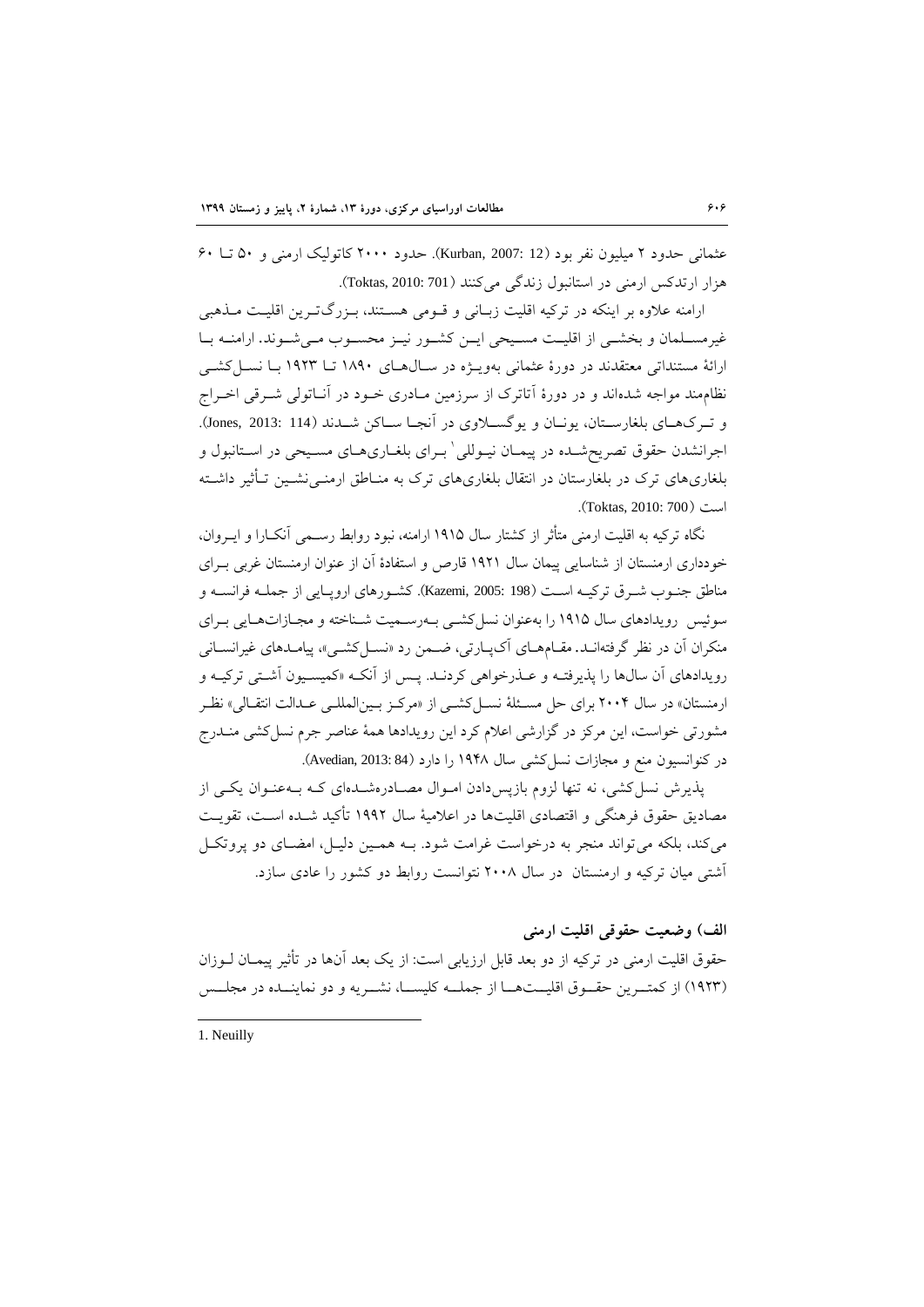ملی برخوردارند. آنها وضعیت بهتری در مقایسه با اقلیت مسیحی سـریانی و کلـدانی دارنـد کـه نهادهای اجتماعی و مدرسه ندارند و بهدلیل عقایدشـان متحمـل خشـونت شـدهانـد ( ,Karimova 12 :2001). بازگرداندن «ساختمان تاریخی آرمن» در دورۀ آکپارتی به اقلیت ارمنـی در اسـتانبول که با استناد به قانون ممنوعیت خرید املاک توسط بنیادهای غیرمسـلمان (۱۹۳۶)، در دهـۀ ۱۹۸۰، مصادره شده بود، امیدها برای رفع مصادرۀ دیگر املاک این اقلیت را افزایش داد.

از بعد دیگر هنوز مسئلۀ تاریخی مصادرۀ املاک اقلیت ارمنی در ترکیه با وجود تصویب قــوانینی در پارلمان حل نشده است. نامـۀ جــاثلیق آرام اول، رهبـر ارامنـۀ سیلیســی در ســال ۲۰۱۳ مبنــی بــر بازگرداندن مجموعۀ املاک مصادرهشده در سال ۱۹۲۳ متعلق به حوزۀ جــاثلیقی ارامنــۀ سیلیســی در سیس (کوزان کنونی) از سوی دولت و دادگاه قانون اساسی بدون پاسخ مانـد و منجـر بـه شـکایت اقلیت ارمنی به دادگاه اروپایی حقوق بشـر شـد (Alik, 2016). آمـوزش ایجـابی تـاریخ اقلیــتهــا و جلوگیری از نفرتپراکنی علیه آنها یکی از تعهدهای حقوق بشری دولتها است. در تأثیر سیاسات رسمی ترکیه، نفرت علیه اقلیتها در جامعه تداوم دارد. وقــوع رویــداد تلخــی ماننــد تــرور هرانــت دینک، سردبیر روزنامۀ ارمنی اگوس و قتل سه مسیحی در ملاطیه در سال ۲۰۰۷، ناپدیداری اجبـاری مخالفان کُرد و علوی مؤید این موضوع است. بیشترین پروندههـای شـکایت علیـه ترکیـه در دیــوان اروپایی حقوق بشر به اقلیتها مربوط میشود و در بیشتر این پروندهها نیز نقـض حقـوق فرهنگـی، زبانی، مذهبی یا اقتصادی اقلیتها از سوی دیوان تأیید شده است.

همچنین مشکلات اقلیت ارمنی در انتخاب پاتریارک مرکـز دینـی ارامنـۀ اسـتانبول، ایجـاد مؤسسههای آموزشی مذهبی و زبانی و امکان ثبت مشخصات فرزندان خـود بـا هویـت ارمنـی ادامه دارد و مدرسـهای بـرای آمـوزش روحـانیون ارمنـی نیـز وجـود نـدارد (Karlsen, 1998). ممنوعیت تأسیس رادیو و تلویزیون ارمنی، ممنوعیت برگزاری اجتماعات و دسترسینداشتن به دادرسی عادلانه از جمله در پروندۀ هرانت دینک از مصـادیقی اسـت کـه مغـایر بـا تعهــدهای مندرج در اسناد بین المللی حقوق اقلیتها است. کمیسـیون اروپـا در گـزارش سـال ۲۰۱۴ بـه انتشار مطالب نفرتآمیز علیه اقلیت ارامنه و کردها در رسانههای ترکیه، تبعیض علیه علویهاا، حمله به کلیساهای مسیحی و طرح مسائل تبعیض آمیز علیه اقلیتها در کتابهای درسی اشـاره و اعلام کرد در این مورد اقدام مؤثر حقوقی نشده است (Turkey Progress Report, 2014: 61).

**.2 اقليت آذري**  اقلیت آذری ترکیه به دو دسته اقلیت قدیم و اقلیت جدید تقسیم میشوند که بیشتر در قاارص،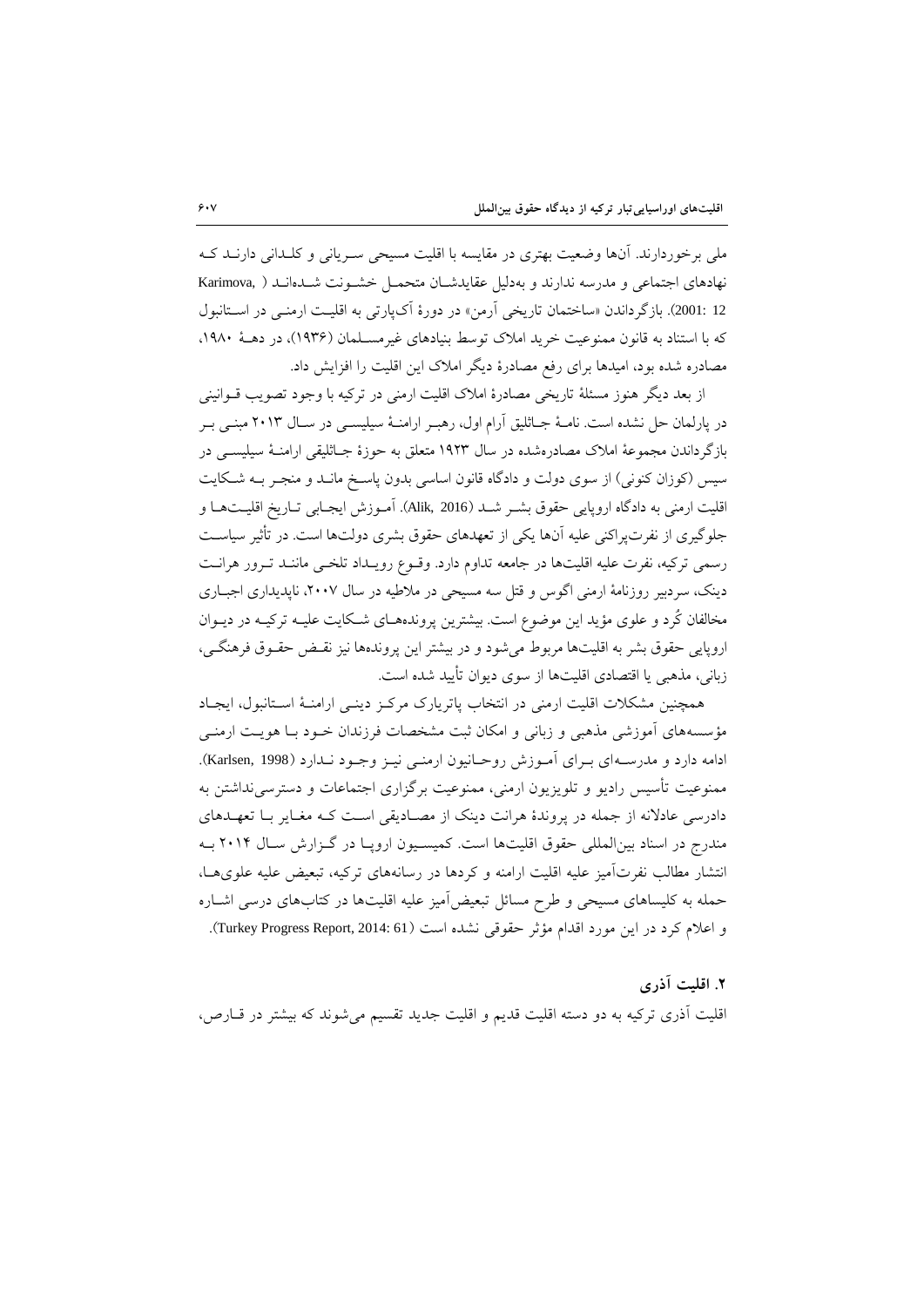ایغدیر، استانبول، اردهان، ازمیر، بورسا و آرالیک ساکن هستند. قارص مرکـز آذری۱مـای ترکیـه است که در دو پیمان مسکو و قارص در سا 5175 به ترکیه واگذار شد. اقلیت جدیاد شاامل مهاجران آذربایجانی میشوند که بهدلیلهای سیاسی، تجاری یا تحصایلی باه ترکیاه مهااجرت کردهاند. از دو موج بزرگ مهاجرت آذریها به ترکیه، مـوج اول در جریـان سـقوط جمهـوری دمکراتیک آذربایجان در سال ۱۹۲۰ و موج دوم پس از فروپاشی اتحاد شوروی در سـال ۱۹۹۱ بود. اقلیت آذری ترکیه از فرهنگ، زبان و مذهب متفاوت با فرهناگ، زباان و ماذهب رسامی ترکیهای برخوردارند و شیعه هستند. در گزارش مجلس ملـی ترکیـه در سـال ۲۰۱۰، جمعیـت شیعیان ترکیه که آذری هستند حدود سه میلیون نفر اعلام شده است کـه بیشــتر اقلیــت آذری قدیم هستند. اقلیت آذری جدید حدود 01 هزار نفر هساتند کاه بیشاتر در اساتانبو ساکونت دارند )15 2001: ,Karimova).

**الف( وضعيت حقوقی اقليت آذري**  روابط اقلیت آذری ترکیه با دولت مرکزی و وضعیت حقـوقی آنهـا را مـیتـوان در قالـب دو گروه ارزیابی کرد: آن دسته از اقلیت آذری که به عناصر قومی در تبیین هویت گروهـی خــود اولویت میدهند، روابط گرمی با دولت مرکزی دارند و با رویکرد آنکـارا مبنـی بـر همبسـتگی ترکی همراهی دارند. این گروه از معدود اقلیتهایی هستند کـه شـکایتی از سـوی آنهـا علیـه ترکیه در دادگاه اروپایی حقوق بشر ثبت نشده است. عدهای از این گروه، هویت گروهی خاود را از دست داده و بهدلیل تمایل داوطلبانه به یکسانسازی هویت خود بـا جامعـۀ اکثریــت، بـر اساس اعلامیۀ سال ۱۹۹۲ اقلیتها، از دایرۀ حمایتی حقوق اقلیتها خارج شدهاند.

بخشی از این گـروه نیـز بـا وجـود اینکـه ادغـام اختیـاری در جامعـهٔ ترکـی را داوطلبانـه نپذیرفتهاند، بهدلیل نبود رسانهها، مدرسهها و مؤسسههای خصوصی آموزش زبان آذربایجا انی، بهاصطلاح با پدیدۀ «خودکشی زبانی» مواجه شدهاند. «خودکشی زبان» ٰ قرض گیــری افراطــی و ی جانبۀ زبان اقلیت از زبان غالب است )198 1995: ,Aitchson). براساس مادۀ 70 میثاق حقوق مدنی و سیاسی و اعالمیۀ اقلیتها، دولتها برای حفاظت از زبان اقلیتهاا تعهاد های مثبات و منفی (ارائۀ خدمات آموزشی و مداخلهنکردن در فعالیت مراکز آموزشی) دارند.

دستۀ دوم از اقلیت آذری ترکیه، به عنصر مذهب در تبیین هویـت گروهـی خـود اولویـت میدهنـد کـه بـهعنـوان شـیعیان جعفـری شـناخته مـیشـوند. در اسـتانبول ۸۰۰ هـزار شـیعهٔ

1

<sup>1.</sup> Language Suicide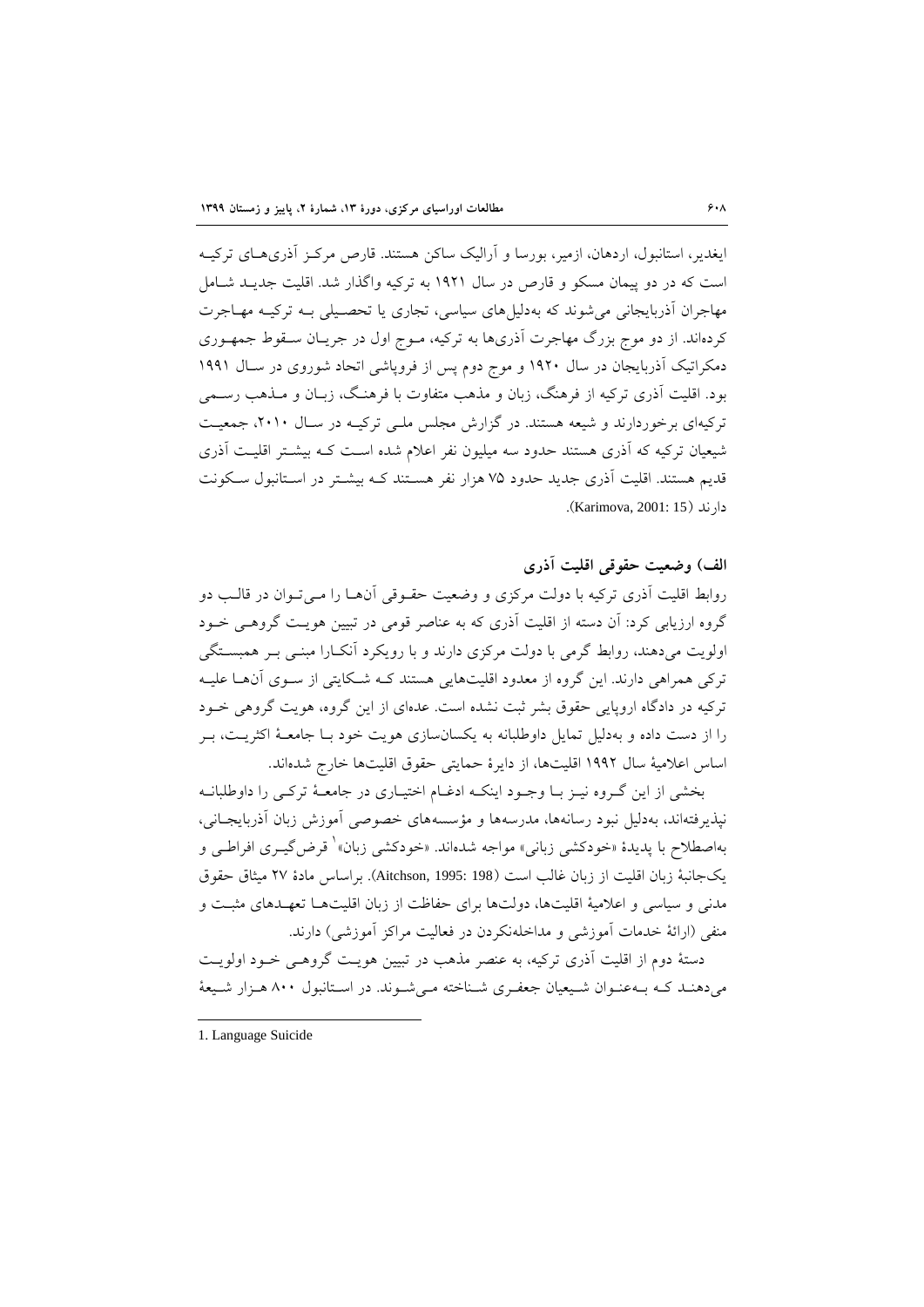آذری سکونت دارند. بهعلت شناسـایی نشــدن مــذهب تشــیع، ایــن دسـته در دورهٔ عثمــانی بــا ظلم سالطین و در دورۀ جمهوری با فشار ساکوالرها و ناورجی هاا روباه رو شاده اناد . تعاداد مسجدهای آنها در استانبول ۲۰، ازمیـر ۳، بورسـا ۳، آنکـارا ۲ اسـت، امـا بیشـتر مســجدهای آنها ثبت رسمی نمی شود و سازمان دیانت پخش اذان شیعیان را ممنوع کرده است. بـا بهبـود نسبی نگاه دولت به شیعیان در دو دهۀ اخیر، شیعیان آذری انجمنهایی مانند گروه زینبیه، کوثر و بنیاد باب علی دارنـد و دارای انتشـارات آل بیـت و نشـریههـایی ماننـد مجلـهٔ قبلـه هسـتند .)Parvand and Sobhani, 1994: 80(

**.1 اقليت گرجی و آبخازي**

اقلیت قومی گرجـی در ترکیــه شــامل دو طیـف هســتند. طیـف اول بــالغ بــر ۷۰ هــزار نفــر و برخلاف گرجیهای گرجستان، سنی مذهب هستند. طیـف دوم مسـیحی و بـالغ بـر ١٠ هـزار نف ومی شوند (14 :Karimova, 2001). برخمی منـابع بـا اشـاره بــه تغییـر مـذهب و فرهنـگ گرجیها بهویژه در عثمانی، تعداد شهروندان ترکیهای که اصـالت گرجـی دارنـد تـا ۱ میلیـون و پانصد هزار نفر اعلام کردهاند (DFWatch, 2016). بنا بر نتایج سرشماری سال ۱۹۶۵، جمعیت گرجی ۸۳ هزار و ۳۰۶ نفر است که بیشتر در آرتــوین، بورســا، سامســون، آماســیا و اســتانبول زندگی میکنند (19 Qelik, 2016: 19). بعد از این سرشماری، آمار اقلیتها در سرشماریها در ترکیه اعلام نمیشود. بهنظر میرسـد رقـم ۱،۵ میلیـون نفـر بـه واقعیـت نزدیـکتـر اسـت .(Celik, 2016: 19)

اقلیت گرجی بیشتر در دورۀ عثمانی به آناتولی مهاجرت کردهاند و در تأثیر این امپراتاوری به اسلام گرویدند. پس از فروپاشی اتحـاد شـوروی، هـزاران گرجـی بـا هـدفهـای تجـاری، تحصیلی و سیاسی از گرجستان به ترکیه مهاجرت کرده و حتی تابعیت این کشور را گرفتـهانــد و اقلیت ملی گرجی را شکل دادهاند. در میان مهاجران غیرقانونی کار در ترکیاه ، گرجای هاا در صدر هستند (3 :Göksel, 2013). اشتراکهای مذهبی بیشتر گرجیهای ترکیه با اکثریت جامعـه سبب افزایش روابط فرهنگی و ازدواج آنها با ترکها شده است. حتی رجب طیب اردوغـان در دیدارش از گرجستان در سال ۲۰۰۴ خود را یک گرجیتبار معرفی کرد که خانوادهاش از باتومی به «ریزه» مهاجرت کردهانــد (546 Selçuk, 2019:). اقلیــت آبخــازی بیشــتر در اواخــر قرن نوزدهم به ترکیـه مهـاجرت کـردهانـد و جمعیـت آنهـا دسـتکـم ۴۰ هـزار نفـر اسـت (Paul, 2009: 117). آبخازها، مسیحی و زبان آنها آبخازیایی است. تعـداد شـهروندان ترکیـهای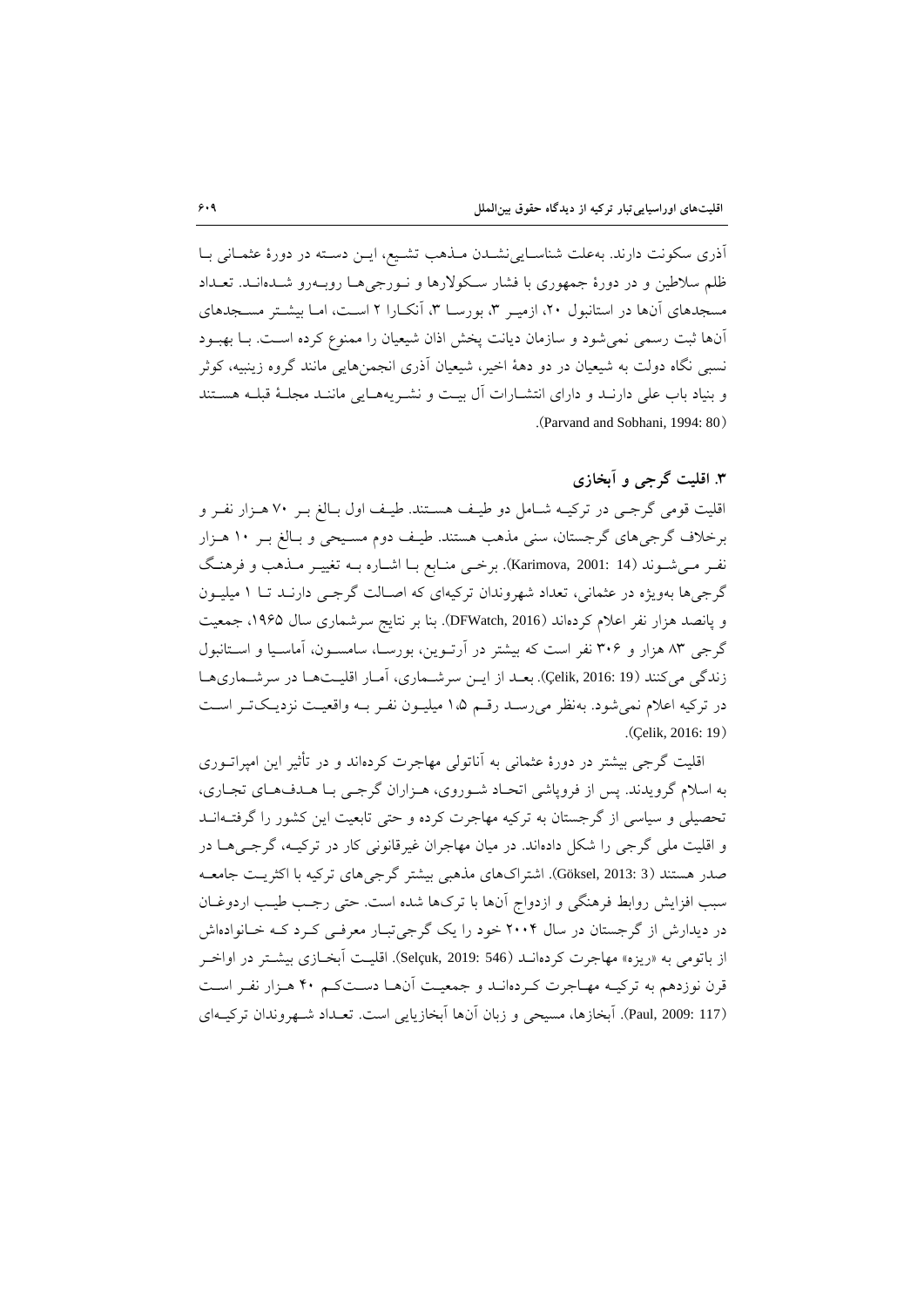آبخازیتبار در برخی منابع تا ۵۰۰ هزار نفر عنوان شده است که بیشتر در دورۀ عثمانی زبـان و فرهنگ خود را تغییر دادهاند (4 :Göksel, 2013).

# **الف( وضعيت حقوقی اقليت گرجی و آبخازي**

اقلیت گرجی در ترکیه با جامعۀ اکثریت همگرایی دارند. آنها بهویاژه در شاما غربای ترکیاه کلیسا دارند. مدرسه یا رادیو و تلویزیون ندارند. بهدنبال تلاش اقلیت گرجـی، وزارت تحصـیل ترکیه در سال ۲۰۱۴ موافقت کرد اگر در مدرسهای بیش از ده دانش آموز، خواهان تحصیل بـه زبان گرجی باشند، دورهای در پایۀ پنجم تا هشتم برگزار خواهد شد )2016 ,DFWatch). پس از فروپاشی اتحاد شوروی، روابط ترکیه با گرجستان بهدلیل عبور خطـوط لولـۀ انتقـال انــرژی از جمله باکو، تفلیس و جیحان و نیز بهدلیل رقابتهای ترکیه و روسیه در قفقاز، مثبت بوده است که بر وضعیت اقلیت گرجی تأثیر میگذارد. مذهب سنی بیشتر گرجیهای ترکیه، در بهرهمندی آنها از امتیازهای اکثریت جامعه مؤثر است. نزاع میان گرجستان و آبخازیا به اقلیت گرجـی و آبخازی در ترکیه امتداد پیدا نکرده است و دولتهای ترکیه در دادن حقوق مذهبی و فرهنگے به این اقلیتها، با نرم برخورد کردهاند. از جمله حق تماس فرامرزی اقلیت گرجی ترکیه باا گرجیهای گرجستان که مورد تأکید مادۀ 7 اعالمیۀ سا 5117 است، از ساوی د ولات ممناوع نشده است.

تعداد اندک اقلیت گرجی و آبخازی و نبود دشمنی تاریخی با ترکها، در رویک د ایجـابی دولت به آنها مؤثر است. با وجود این، ساختمان دو بنیاد گرجی که در اوایل جمهوری ترکیاه مصادره شده است، به آنها بازگردانده نشده است (374 :Soner, 2008). همچنـین درخواسـت اقلیت گرجی برای بازسازی کلیساهای تاریخی در شـمال غـرب ترکیـه پذیرفتـه نشـده اسـت .)Göksel, 2013: 3(

#### **.6 اقليت چركس، آبازین و چچنی**

یکی از اقلیتهای قومی اوراسیاییتبار ترکیه، چرکس هستند که در تاأثیر جناگ هاای عثماانی و روسـیۀ تـزاری بـهویـژه پـس از تسـلیم امـام شـامیل بـه تزارهـای روس در سـال ١٨٥٩ )112 1991: ,Mclim)، به آناتولی مهاجرت کردند. حدود 595 هزار چرکسای در ترکیاه زنادگی میکنند، آمار دقیقی دربارۀ چرکسها وجود ندارد. در برخی منابع تعداد آنها تا 0 میلیاون نفار تخمین زده میشود، بهطوری که جمعیت چرکسهای ترکیه در اوایـل قـرن بیسـتم بـر اسـاس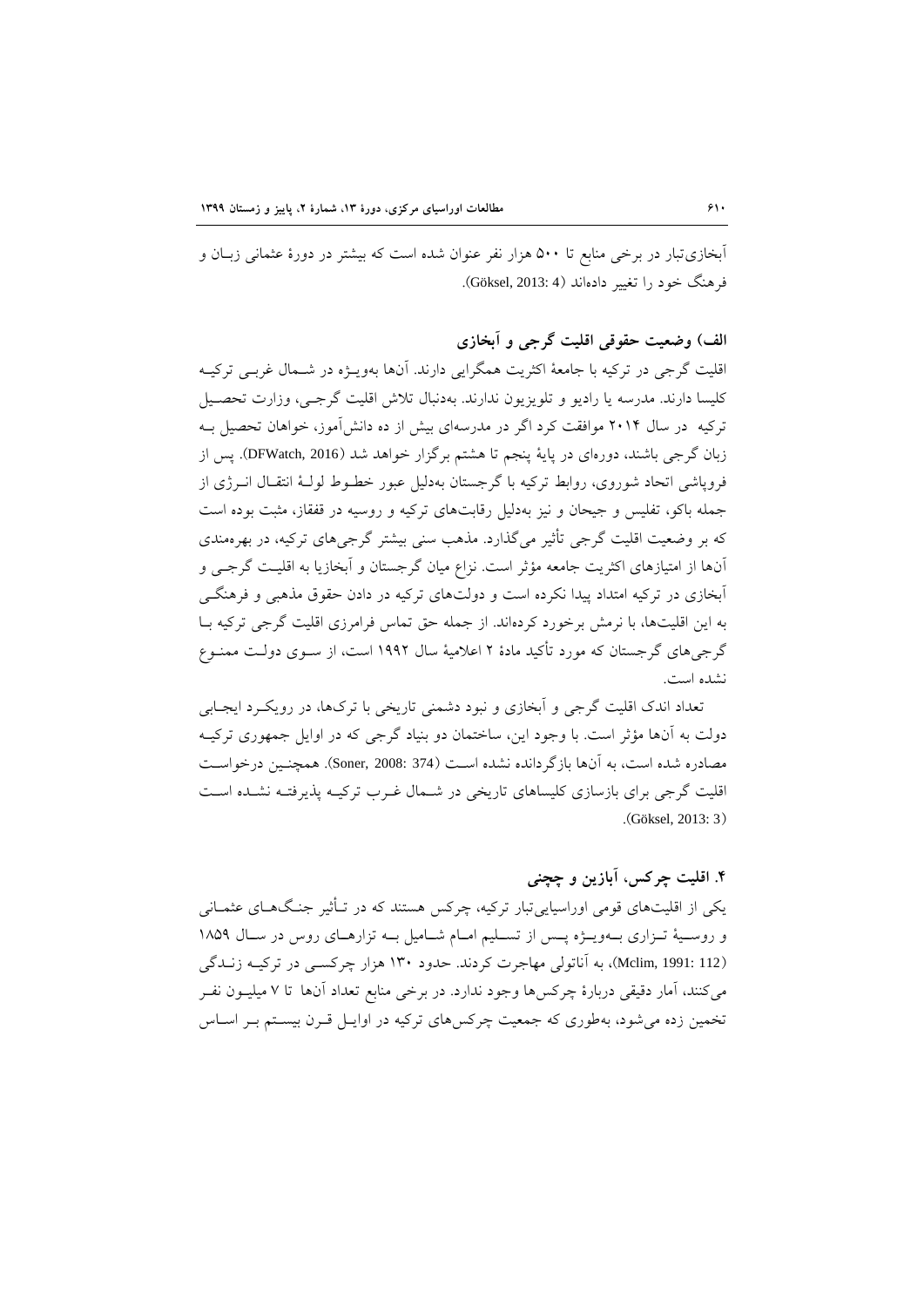تخمین کمال کارپات محقق ترکیهای از تعداد کل کردهای ساکن در عثمانی بیشتر بوده است )69 1985: ,Karpat). این رقم با احتساب شهروندان ترکی است که اصالت چرکسای دارناد. باه دلیل اشتراکهای مذهبی، چرکسها در عثمانی، در خدمت سیاست ایـن امپراتـوری در قفقـاز بودند، اما پس از شکست عثمانی در مقابل روسیۀ تزاری و امضای پیمـان آدریانوپـل (۱۸۲۹)، چرکسها در موقعیت دشواری قرار گرفته و پس از ساه دهاه مقاومات، سارانجام مجباور باه عقبنشینی شدند. در سال های ۱۸۵۶ تا ۱۸۶۴ حدود ۶۰۰ هزار چرکس بـه آنـاتولی مهـاجرت کردند و بهتدریج در ینیچری و دیوان عثمانی به مقامهایی رسیدند. بازماندگان این چرکسهاا در قرنهای نوزدهم و بیستم بیشتر ترکزبان شدند (Baddeley, 1988: 89).

آبازینها با حدود ۵۰ هزار نفر جمعیت، از نظر زبـانی بـه آبخازهـا و از نظـر فرهنگــی بـه چرکسها نزدیک هستند. منشأ آنها از شمال غربی قفقاز و سرزمین مـادری آنهـا، قـرهچـای، چرکس و آبخازیا است. اقلیت چچنیها در ترکیه بیشتر از پناهجویان چچنبی هستند. در سـال ۲۰۰۹ جمعیت آنها حدود ۱۰۰ هزار نفر تخمین زده شده است (IRB, 1999).

**الف( وضعيت حقوقی اقليت چركس، آبازین و چچنی**  از منظر حقوق بین الملل اقلیتها، اقلیت چرکس در ترکیه، «اقلیت متقاطع» محسوب مےشود. یعنی از بعد زبانی و قومی اقلیت بودند، اما از بُعد مذهبی با جامعۀ اکثریت یکسان هساتند. باه همین دلیل، بهتدریج مؤلفههای هویت گروهی چرکسها بهویژه فرهنگ و زبانشان تضـعیف و آنها در جامعۀ اکثریت جذب شدند.

بر اساس آمار سال ۱۹۴۵، ۶۶۶۹۱ چرکسی به زبان خود در ترکیه صـحبت مـیکردنـد. در سرشماری سال ۱۹۶۵، چرکسبی زبـان اول ۵۸۳۳۹ نفـر و زبـان دوم ۴۸۶۲۱ نفـر بـود کـه در قیصریه، توقات و قهرمانمرعش ٰ زندگی میکردند (Kaya, 2006: 224). ایــن موضــوع حــاکی از روند دگرگونی زبانی اقلیت چرکس در ترکیه است. بـهدلیــل شــباهتهــای مــذهبی و پیشــینۀ ایجابی اقلیت چرکس از دیدگاه دولت مرکزی، اگرچه در اسناد بالادستی، این گـروه نیـز ماننــد دیگر اقلیتهای قومی و زبانی، بهعنوان اقلیت شناسایی نشدهاند، اما چالشی جدی هم در زمینه حقوق فرهنگی آنها ایجاد نشده است و انجمن قفقاز با 71 شعبه در سراسر ترکیه بهعنوان ی سازمان چرکسایی در استانبول فعالیت میکند (IRB, 1999). در این روند رویکرد ترکیـه بـرای تقویت ارتباط با گروههای قومی مستقر در روسیه از جمله چرکس و چچنیها مؤثر است.

1

<sup>1.</sup> Kahramanmaraş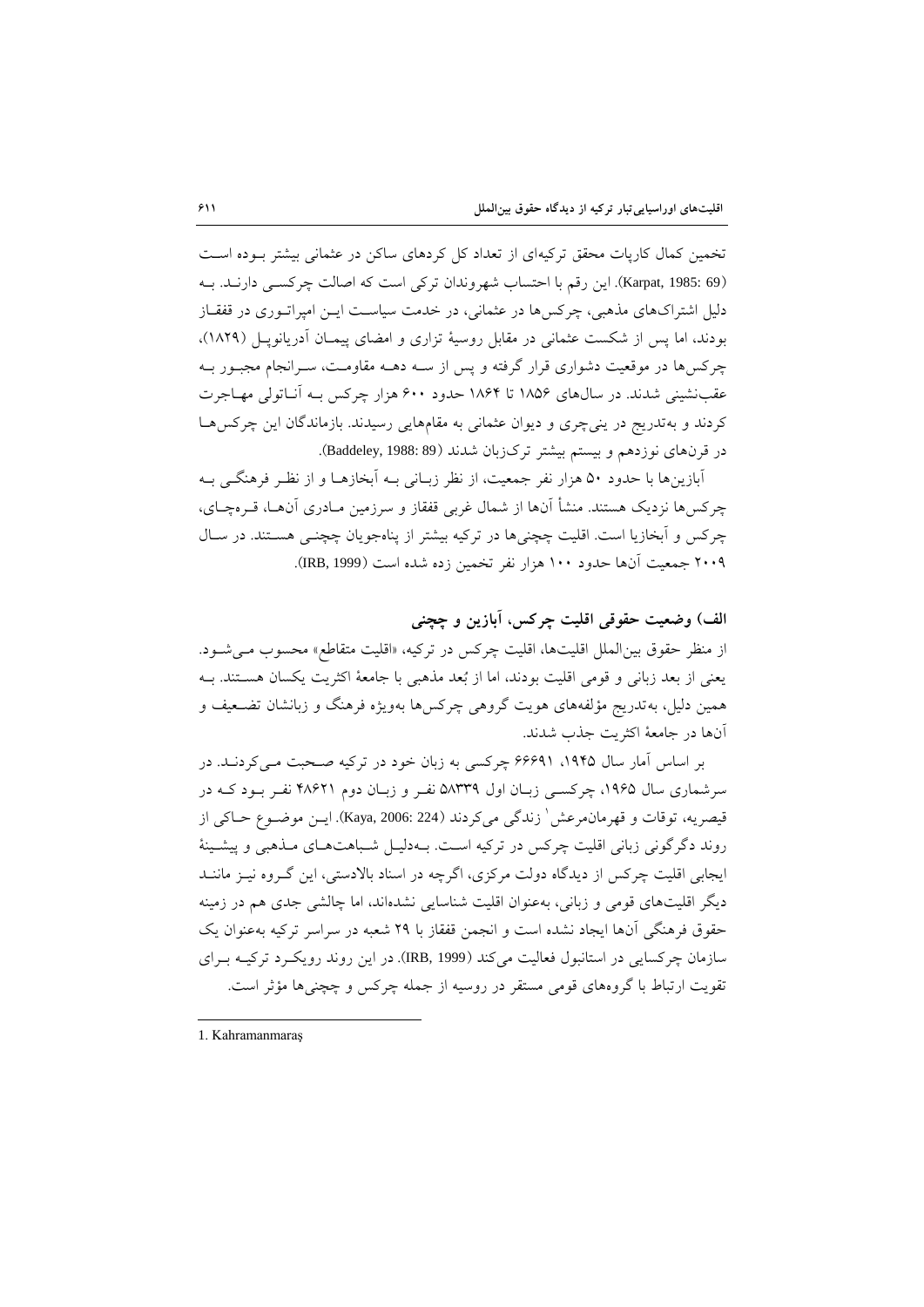اقلیت آبازین نیز بهدلیل مذهب یکسان با اکثریت جامعۀ ترکیه، وضعیت مشابه چارکس هاا دارند، اما بهدلیل تعداد بسیار اندک، زبان آبازینی در ترکیه در دستهٔ زبانهای «تقریبـاً خــاموش» قرار دارد. زبانهای »تقریبا خاموش« به زبانهایی گفته میشود که بهدلیل سیاست زباانی ملای، امکان بقا برای آنها مصور نیست، چون گویشـوران آنهـا تنهـا تعـدادی افـراد مسـن هسـتند (90 .Modarressi, آن دسته از اقلیت چچنی روسیه کـه حنفـی مـذهب هسـتند بــه دلیــل اشتراکهای مذهبی از وضعیت مطلوبی برخوردارند. چچنبی هـا بیشـتر اقلیتـبی ملـبی در ترکیــه محسوب میشوند. آنها مدرسۀ آموزشی و مؤسسههای اجتمااعی ندارناد. روسایه نسابت باه حضور اقلیت چچنیها در ترکیه نگاه مساعدی ندارد و معتقد است که ترکیه از آنها باه عناوان ابزاری علیه مسکو استفاده میکند.

#### **.5 اقليت الز**

اقلیت لازی، یکی از اقلیتهای زبانی قفقازیتبار در ترکیه است. زبان لازی شبیه زبـان گرجـی یکی از شاخههای زبان کارتولی محسوب میشود. بهدلیل نباود الفباای مساتقل، در گرجساتان بهویژه در منطقۀ آجاریا، هویت لازها با هویت گرجی یکسان شده است. لازهـا یکـی از قبایـل اصلی پادشاهی باستانی کولخیس هستند و لازستان که منطقـهٔ تـاریخی سـکونت اقلیـت لازی است، شامل استانهای ترابوزان، ریزه و آرتوین میشود. تعدادی از الزها در قارن ناوزدهم در تأثیر جنگهای عثمانی و روسیه، به آناتولی مهاجرت کردنـد و در بورسـا و آداپـازاری ســاکن شدند و بهتدریج از مسیحیت به سنی حنفی تغییر مذهب دادند. تخمین زده می شود ک تعداد الزهای ترکیه 515 هزار نفر است که سنی حنفی هستند، حاا آنکاه در ساا 5105 جمعیات آنها ۲۰۰ هزار نفر بود (16 :Karimova, 2001). لازهای ترکیه در حال حاضر در آرتوین، ریـزه، بورسا، دوزجه و ساکاریا زندگی میکنند.

#### **الف( وضعيت حقوقی اقليت الز**

اقلیت زبانی لاز از اقلیتهای زبانی «در معرض خاموشی» محسوب می شود. این اقلیت، پایگاه اجتماعی رسمی در ترکیه ندارد و حتی کاربرد عبارت لازستان ممنوع است. براساس مادۀ ٨ قانون مبارزه با تروریسم ترکیه، هیچکس نمیتواند بهصورت شفاهی یا کتبـی از کلمـاتی ماننـد لازستان یا کردستان استفاده کند (87 :Serdar, 2019). آمارها حاکی از کـاهش گویشـوران زبـان الزی در ترکیه است. تغییر زبان بدون تغییر در نگرشهای گویشوران غیرممکن اسات . عوامال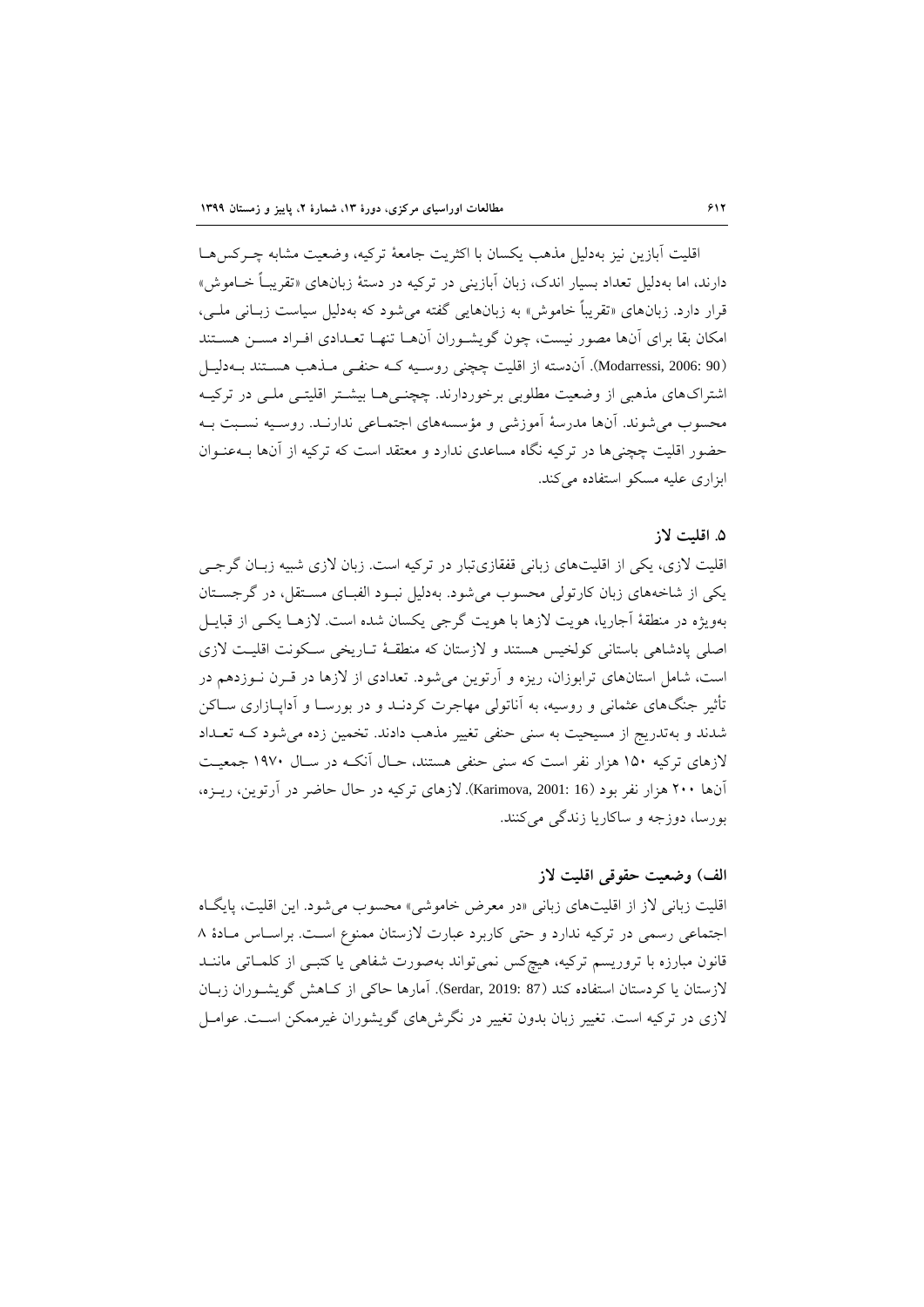اجتماعی، فرهنگی و سیاسی، نگرش منفی نسبت به زبانهای اقلیت را تقویت مـی کنـد. ایـن مسئله راه را برای جایگزینی زبان هموار میکند. نتیجۀ این فرایند، مرگ زبان سنتی گروه اقلیت است (5 :Dorian, 1999). زبان لازی با این آسیب جدی در جامعۀ ترکیه همراه است.

این عاملها سبب «در معرض خاموشی» قرارگرفتن زبان لازی شدهاند: نبـود مدرسـههـای آموزشی و رویکرد ترکیه در انکار زبانهای اقلیت بـر محوریـت هویـت ترکـی، نبـود سـاختار نوشتاری در زبان الزی و یکسانانگاری آن با زبان گرجی، دو زبانهبودن بیشتر گویشوران زباان لازی و کاهش گویشوران آن بهدلیل سیاست زبانی رسمی ترکیه، اشتراک مذهبی اقلیت لازی با اکثریت جامعۀ ترکیه و کاه تمایل به حفظ ویژگیهای متمایز زبانی.

#### **.2 اقليت زازا**

زازاها اقلیت زبانی هستند که بیشتر آنها علوی و کرد و تعـدادی نیـز اهـل سـنت هسـتند. بـه کردهای زازا، دملکی ٰ گفته میشود که در آناتولی شرقی، تــونجلی، بینگــول، مــوش، بــدلیس و اطراف دیاربکر و سیواس زندگی میکنند. جمعیت آنها نامشخص است، امـا حـدود ۳ تـا ۴ میلیون برآورد میشود )2019 ,Quora).

#### **الف( وضعيت حقوقی اقليت زازا**

قانون اساسی ترکیه تنها بر اتباع ترک و شهروندان ترک تأکید دارد. اقلیتهایی مانند زازاهــا بــر بنابر قانون قومیت ترکیه، ترک درنظر گرفته میشوند و از حقوق منـدرج در اسـناد بـین|لمللـی مانند حقوق زبانی و فرهنگی و مشارکت مؤثر محروم هستند. زازاهـا و آسـی۵هـا مدرسـههـای آموزشی و مؤسسههای اجتماعی ندارند. آن دسته از زازاها که کرد هستند با مشکالت بیشاتری روبهرو هستند. اقلیت کرد بیشترین شکایت از ترکیه را در دادگاه اروپایی حقوق بشار و کمیتا ۀ حقوق بشر ثبت کردهاند و در بیشتر این شکایتها از جمله قضیۀ «گوزل ارداگوز علیه ترکیه»،<sup>۲</sup> آنکارا به دلیل نقض حقوق فرهنگی، آموزشـی و اقتصـادی ایــن اقلیـت، بــه پرداخـت غرامـت محکوم شده است.

یکی از مصادیق نقض حقوق اقلیتها، تغییر اسـامی تـاریخی منـاطق از اسـامی ارمنـی، زازا، کردی و لاز به تُرکی است. در جریان سدسازیهای مربوط به طرح گاپ در جنوب شــرق ترکیــه

1 1. Dmliki

<sup>2.</sup> Guzel Erdagoz v. Turkey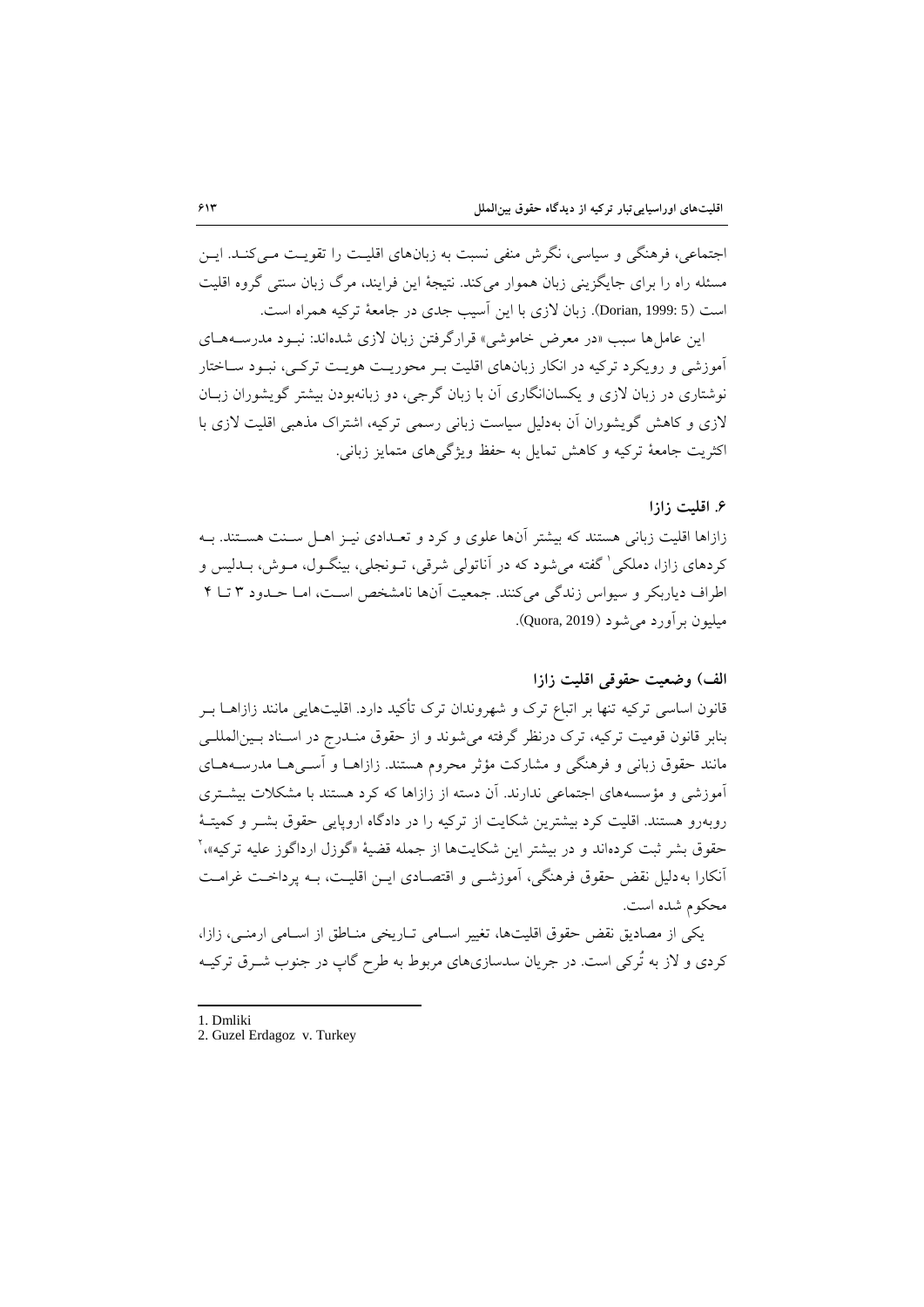نیز تعدادی از مناطق تاریخی اقلیت زازا به زیــر آب رفتنــد. طــرح گــاپ، ۵۵۰ ســایت باســتانی و تاریخی را زیر آب میبرد (27 :Mohammadi, 2016 ). در اوایل دورۀ آکیبارتی، گــامهــایی نیــز در مقایسه با گذشته برای بهبود وضعیت کردها از جمله زازاهای کرد برداشته شد که مهمترین آنهاا لغو حالت فوقالعادۀ مناطق کردنشین و تأسیس رادیو و تلویزیون کردی است.

#### **.6 اقليت اویغور چينی**

اویغورها در سینکیانگ چین و مناطقی از آسیای مرکزی سکونت دارند. جمعیات اویغورهاای چینی در ترکیه که به اویغوری صحبت میکنند، حدود ۲۰ هزار نفر تخمین زده می شود. آنها در دورۀ عثمانی و جمهوری ترکیه همواره مورد توجه بـودهانـد. امپراتـوری عثمـانی از ایالـت سین کیانگ، بهعنوان مسقطالراس یا ترکستان شرقی نام می برد که به معنـای حمایـت مـذهبی و قومی از اویغورها بود. ترکان جوان بهعنوان مؤسسان جمهوری ترکیه کـه ایـدۀ پـانترکیســم و اتصال به سین کیانگ را در سر می پروراندند (207 :Kazemi, 2006)، از اویغورها حمایت کردند. در سال ۱۹۵۰ «عیسی یوسف آلپ تکین»، رهبـر جمهـوری خودخوانـدۀ ترکسـتان شـرقی در سال های ۱۹۳۳ و ۱۹۳۴ در ترکیه ساکن شد. اویغورها بیشتر در استانبول، کاسپری و قیصـریه زندگی میکنند.

#### **الف( وضعيت حقوقی اقليت اویغور چينی**

بهدلیل روابط تاریخی ترکیه با اویغورهای چینبی و تشـابه نـژادی و زبـانی، ایـن اقلیـت ماننـد اقلیتهای دیگر از جایگاه قانونی در ترکیه برخوردار نیستند، ولـی مؤسسـههـا و نشـریههـایی دارند. نسل جدید اویغورهای چینی بیشتر در جامعۀ اکثریت ترکیه بهویژه از نظار زباانی ادغاام شده است. حضور اقلیت اویغوری در ترکیه همواره با اعتران چین روبهررو بوده است. پکن، آنکارا را به استفادۀ ابزاری از اویغورها متهم کرده است. پس از اعالم دمشق مبنای بار حضاور اویغورهای چینی در صفهای نیروهای تکفیری در سوریه در سالهای ۲۰۱۱ تــا ۲۰۱۷، چــین اعلام کرد ترکیه برای پیوستن اویغورها به گروههای تکفیری، گذرنامـههـای جعلـی در اختیـار آنها قرار داده است. در مقابل ترکیه با اشاره به رویدادهای سا 7551 شهر اورومچی، چین را به »نسلکشی« و نقض حقوق فرهنگی، سیاسی و جمعیتی مسالمانان ساین کیاناگ ماتهم کارده است )11 2015: ,Arkan).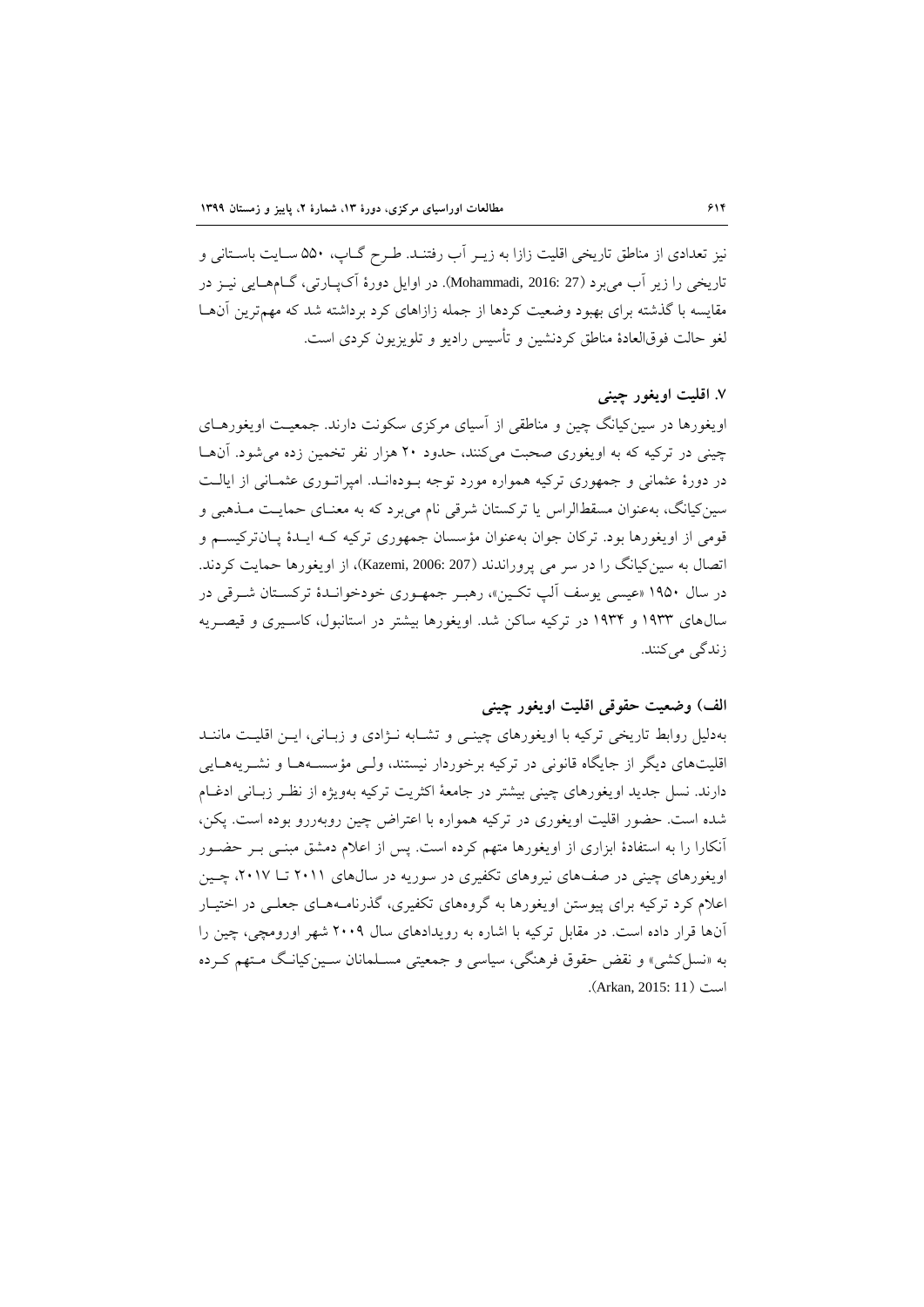# **.6 اقليتهاي ملی اوراسياییتبار در تركيه**

اقلیتهای ملی اوراسیایی تبار در ترکیه شامل آندسته از روس ها، ترکمنها، ازبکهها، قرقیزهـا، قزاقها، تاجیکها و اقلیتهای ملی قفقازیتبار میشوند که در دورۀ عثمانی، شوروی یا پس از فروپاشی اتحاد شوروی بهدلیلهای سیاسی، فرهنگی یا کاری به ترکیه مهاجرت کردهاند. تعاداد ۵۰ هزار روس تبار بیشتر در استانبول، آنکارا و آنتالیا ساکن هستند که بیشتر آنها بـهدلیـــا هــای اقتصادی به ترکیه مهاجرت کـردهانـد. در ترکیـه تعـداد قـزاقهـا ١٠ هـزار، قرقیزهـا ٢ هـزار، تاجیکها هزار، ترکمنها ۲ هزار و ازبکها ۴۵ هزار نفـر تخمـین زده مـیشـود کـه بیشـتر در استانبول ساکن هستند (Консул, 2009). بیشترین اقلیت ملی اوراسیاییتبار ترکیه را روس های مسیحی و ازبکها تشکیل می دهند.

**الف( وضعيت حقوقی اقليتهاي ملی اوراسياییتبار در تركيه**

اقلیتهای ملی اوراسیاییتبار در ترکیه از منظار قادمت ساکونت یکساان نیساتند. تعادادی از آنها در دورۀ جمهوری ترکیـه و اوایـل فروپاشـی اتحـاد شـوروی بـه ترکیـه مهـاجرت و بـا گرفتن تابعیت، به اقلیتهای ملبی تبلدیل شـدهانـد. آن‹سـته کـه تابعیـت ترکیـه را ندارنـد، بیشتر مهاجران کاری، تحصیلی و پناهندگان سیاسی مانند فعالان اویغـوری چینـی هسـتند. هـر دو گروه از مصادیق گـروههای اقلیـت مشـمول حقـوق حمـایتی منـدرج در مـادهٔ ۲۷ میثـاق حقوق سیاسی و مدنی و اعلامیـهٔ سـال ۱۹۹۲ مـیشـوند (637 :637). افـراد متعلـق بـه اقلیت، نیازی به تبعهبودن یا اقامت دائم ندارند، بهطوری که کـارگران مهـاجر هـم در حمایـت مادۀ 70 قرار میگیرند )296 2008: ,Shaw). اقلیتهاای ملای اوراسایایی تباار در ترکیاه جایگااه رسمی ندارند و به غیر از یک انجمن آموزشی و فرهنگی مربـوط بـه اقلیـت روس'تبـار، هـیچ کدام از مراکز رسمی آموزشی و رسانهای ندارند. آن دسته از اقلیتهای ملـی ماننـد تـرکمنهـا و ازبکها که ریشۀ ترکی دارنـد و کشـورهایشـان عضـو سـازمان «کشـورهای تـرک سـوی» هستند، در تأثیر سیاست زبـانی ملـی ترکیــه، بــهتــدریج در جامعــهٔ اکثریــت ترکیــه یکپارچــه می شوند. تعداد اقلیت ملی مانند تاجیک نیز آنقدر اندک است کـه نمـود ملموسـی در جامعـهٔ ترکیه ندارند.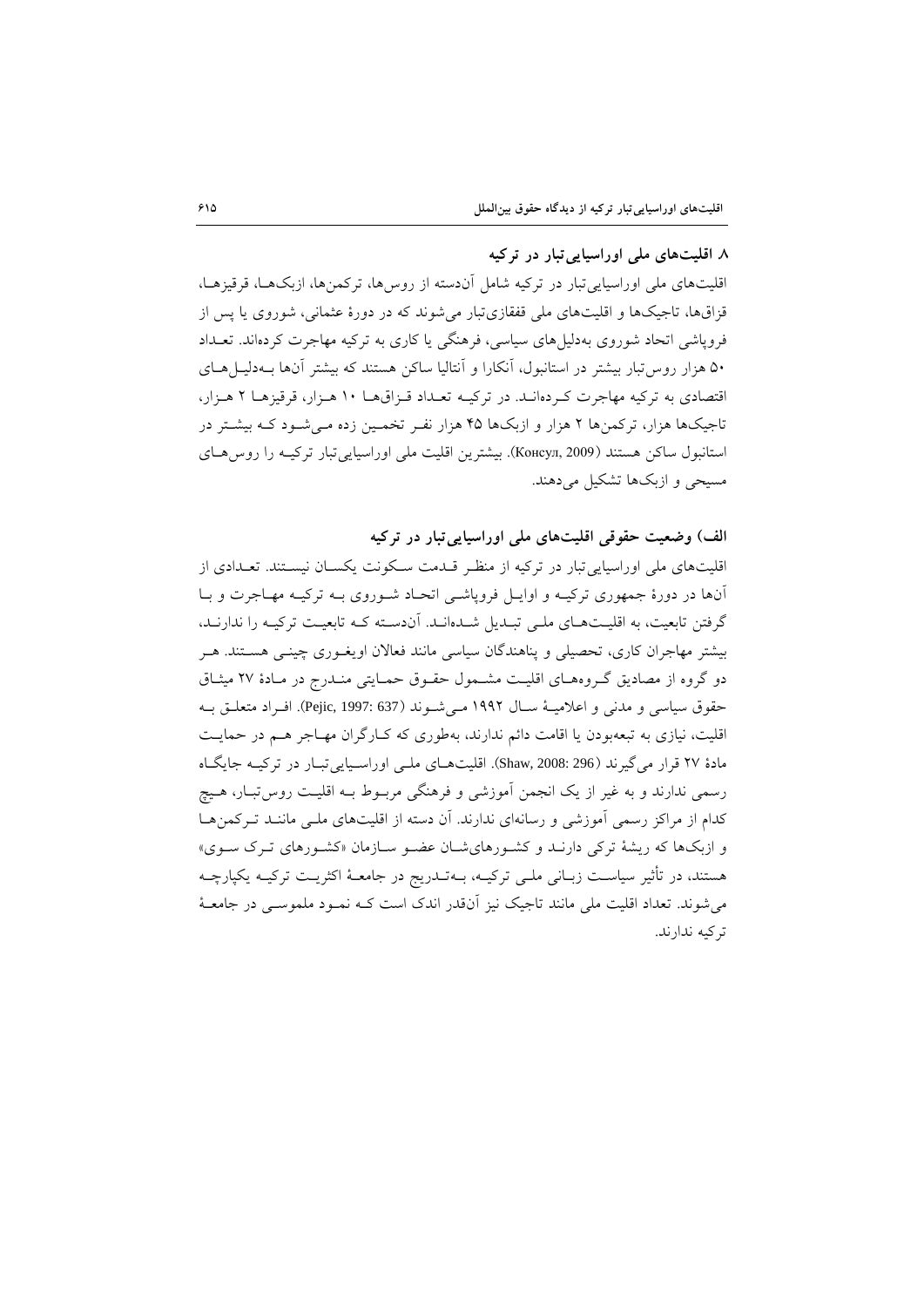| تعداد<br>(به هزار)    | چالشها از منظر حقوق<br>اقليتها                                                                                                                          | محل سکونت                                                        | گرایش<br>مذهبي                  | دين             | نوع   | اقليت                                        |
|-----------------------|---------------------------------------------------------------------------------------------------------------------------------------------------------|------------------------------------------------------------------|---------------------------------|-----------------|-------|----------------------------------------------|
| $\circ \cdot \cdot$ 5 | نداشتن جایگاه حقوق <sub>ی</sub> در<br>قانون اساسى، حقوق مذهبى<br>و مؤسسههای آموزش مذهبی،<br>دارايي ها و حقوق اقتصادي،<br>حقوق زبانی، فرهنگی و<br>مشاركت | استانبول، قارص                                                   | كاتوليك<br>ارتدكس<br>پروتستان   | مسيحيت          | مذهبي | ارمنى                                        |
| ۳ میلیون              | جایگاه حقوقی، ترکیزهشدن و<br>حقوق زبانى و مذهبى                                                                                                         | قارص، ايغدير،<br>استانبول، أنكارا،<br>بورسا، ازمیر،<br>أراليك    | شيعه                            | اسلام           | قومى  | آذرى                                         |
| ٨٠                    | جايگاه حقوقى، حقوق مذهبى                                                                                                                                | آرتوين، اردو،<br>ساكاريا، بورسا،<br>سامسون، أماسيا<br>و استانبول | سنبى<br>حنفى<br>مسيحى<br>ارتدكس | اسلام<br>مسيحيت | قومى  | گرجي                                         |
| ۴.                    | جایگاه حقوقی، حقوق زبانی<br>و مذهبي                                                                                                                     | أرتوين، استانبول                                                 | ارتدكس                          | مسيحيت          | قومي  | أبخاز                                        |
| ۱۳۰                   | جايگاه حقوقي، تركيزهشدن ،<br>حقوق زبانى                                                                                                                 | قيصريه، توقات،<br>قهرمان مرعش                                    | يسنبى<br>حنفى                   | اسلام           | قومي  | چر کس                                        |
| ۵۰                    | جايگاه حقوقى، تركيزهشدن،<br>حقوق زبانى                                                                                                                  | استانبول                                                         | سنی<br>حنفى                     | اسلام           | قومى  | أبازين                                       |
| $\cdots$              | جايگاه حقوقي، تركيزهشدن.<br>حقوق زبانى                                                                                                                  | استانبول                                                         | سنبى<br>حنفى                    | اسلام           | قومى  | چچن                                          |
| ۱۵۰                   | جايگاه حقوقى، تركيزهشدن ،<br>حقوق زبانى                                                                                                                 | أرتوين، ريزه،<br>بورسا، دوزجه و<br>ساكاريا                       | سنى<br>حنفى                     | اسلام           | زباني | لاز                                          |
| تا ۴ میلیون           | جايگاه حقوقي، حقوق زباني،<br>فرهنگی و مذهبی                                                                                                             | تونجلي، بينگول،<br>موش، بدليس،<br>دياربكر، سيواس                 | علو ی<br>يسنى<br>حنفى           | اسلام           | زباني | زازا                                         |
| ٢٠                    | جايگاه حقوقي، تركيزهشدن                                                                                                                                 | استانبول،<br>كاسيرى، قيصريه                                      | سنبى<br>حنفى                    | اسلام           | قومي  | اويغور                                       |
| ۵۰                    | جايگاه حقوقي، حقوق مذهبي                                                                                                                                | در استانبول،<br>أنكارا و أنتاليا                                 | ارتدكس                          | مسيحيت          | ملي   | روس                                          |
| ۶.                    | جايگاه حقوقى، تركيزهشدن ،<br>حقوق زبانى                                                                                                                 | استانبول، آنکارا                                                 | سنى حنفى<br>و شافعي             | اسلام           | ملى   | تركمن،<br>ازبک،<br>قرقيز،<br>قزاق و<br>تاجيک |

**جدول .3 اقليتهاي اوراسياییتبار تركيه و وضعيت حقوقی آنها در یک نگاه**

Source: Authors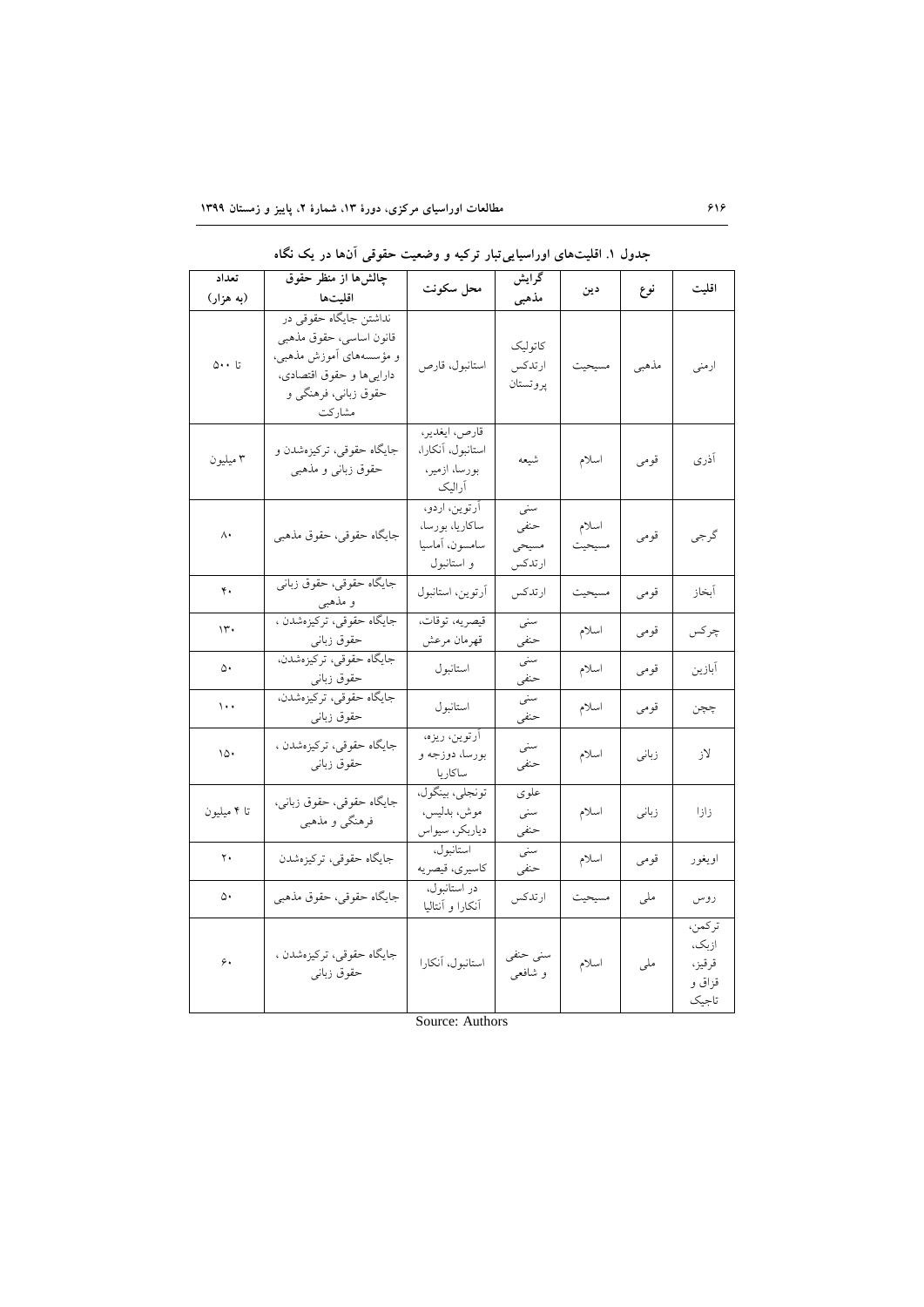**رویکرد تركيه به اقليتهاي اوراسياییتبار**  رویکرد ترکیه به اقلیتهای اوراسیایی تبار از منظر قانون اساسی و مواضع دولت قابـل ارزیــابی است.

## **الف( رویکرد قانون اساسی**

جمهوری ترکیه را ترکان جوان بر اساس ملیگرایی قومی بنیانگذاری و قانون اساسی آن را بار هویت و ملیت واحد ترکی تنظیم کردند که اقلیتها حتی اقلیتهای ماذهبی یوناانی، ارمنای و یهودی با وجود پذیرش آنها در پیمان لوزان، در آن جایگاهی ندارناد. بناابر اصاو کمالیسام «تنها ملت ترک مستحق ادعای حقوق قومی و ملی در ترکیه هستند» (93 :2007 .Cagaptay, 2007). در قانون اساسی، کلمۀ «ترک» بهعنوان یک اصطلاح سیاسی، همۀ شهروندان جمهوری ترکیه بدون توجه به نژاد و مذهب آنها را شامل میشود )18 2018: ,Dewdney). با وجود تغییار در قاانون اساسى در سال هاى ١٩٢۴، ١٩۶١، ١٩٨٢ و ٢٠١٧ تغییرى در رویکرد آن نسـبت بـه اقلیـتهـا ایجاد نشد. این قانون مملو از ملیتگرایی ترکی است و در مقدمـه از ترکیـه بـهعنـوان «وطـن ترک» و شهروندان ترکیهای بهعنوان «اتباع ترک» نـام مـیبـرد. چنـین رویکـردی سـبب ایجـاد ممنوعیت تأسیس مؤسسههای آموزشی، فرهنگی، اجتماعی و مذهبی برای اقلیتها شده اسات. در اصل ۴۲ تأکید می شود که در مؤسسههای آموزشى به «اتباع ترک»، زبانى جـز زبــان ترکــى آموزش داده نمیشود. اقلیتهای زبانی، قومی، مذهبی و ملی در قانون اساسی ترکیه جایگااهی ندارند. در نگاه خوشبینانه، این قانون بیشتر متأثر از حقوق بشر عام است. در اصل 55 بار نباود تبعیض بر اساس زبان، نژاد، رنگ، جنسیت و اعتقادهای مذهبی، در اصل 71 بر آزادی ماذهب و مناسک مذهبی و در اصل ۲۵ بر آزادی بیان تأکید شده است، اما رویکرد حقوق بین|لملل در تدوین اسناد ویژۀ اقلیتها نشان می دهد کـه حقـوق بشـر عـام بـه تنهـایی در اجـرای حقـوق اقلیتها ناتوان است.

# ب( **رویکرد دولت تركيه**

رویکرد حزب عدالت و توسعه به اقلیتها در دو دورۀ قبل و بعد از سا 7555 قابال ارزیاابی است. دولتهای ترکیه همواره اقلیتهای قومی و مذهبی بهویژه ارمنیها و کردها را باه عناوان تهدید امنیت ملی محسوب میکردند. با وجود ایـن، آکپـارتی در اوت ۲۰۱۱ اعـلام کـرد کـه املاک بنیادهای متعلق به اقلیت مذهبی ارامنه را که از سال ۱۹۳۶ مصادره شدهاند، به آنها بــاز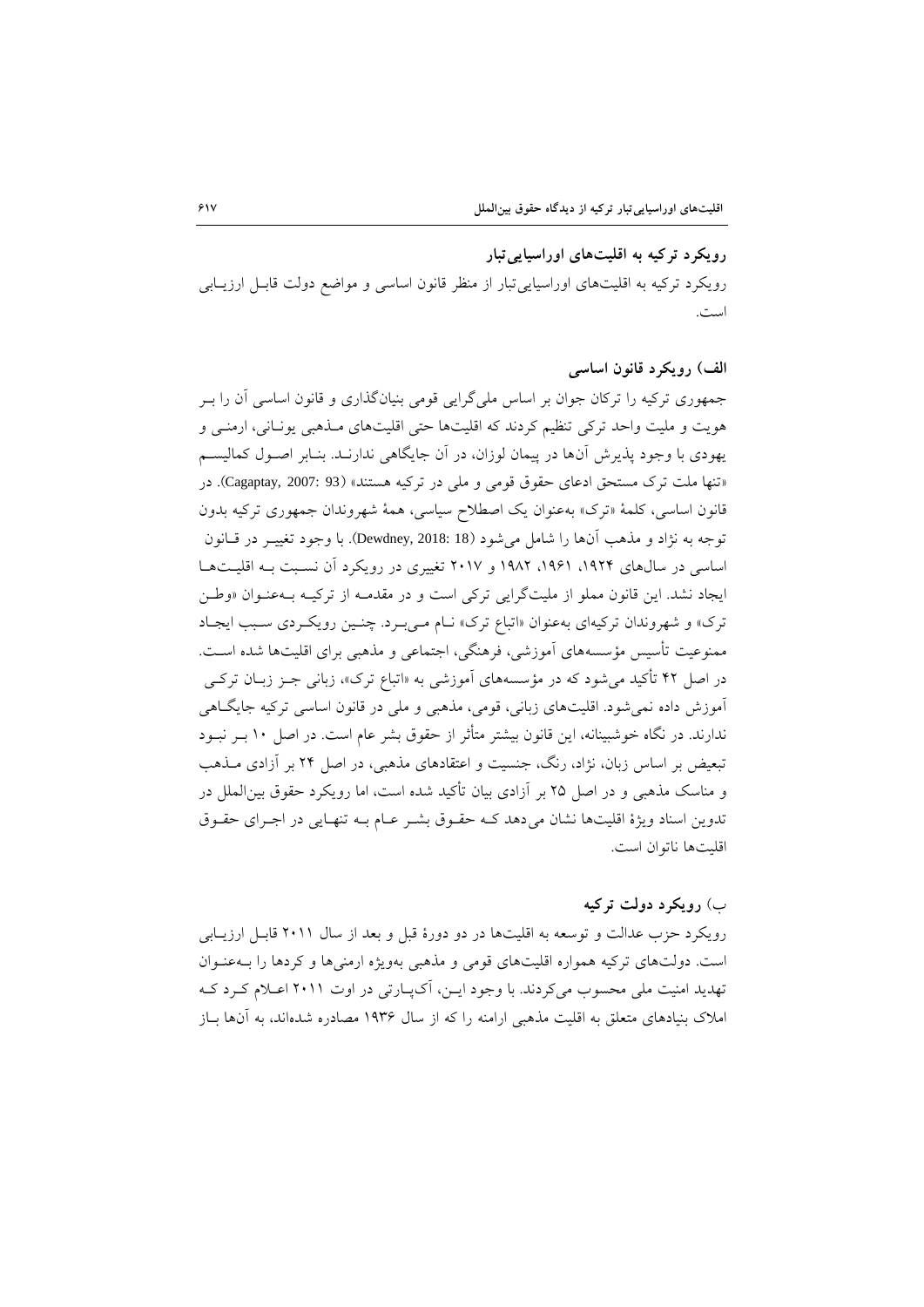میگرداند. این حزب در سال های ۲۰۰۲ تا ۲۰۱۱ این اقدامها را انجام داد: امضای دو پروتکل آشتی با ارمنستان در سال ۲۰۰۸، اعلام راهبرد «اتحاد و برادری ملی» بـا محوریـت «شـکوفایی کُرد و علوی»، تأسیس رادیو و تلویزیون کـردی و تأسـیس کرســی زبــان و ادبیــات کــردی در دانشگاه ماردین در سال ۲۰۰۹.

این رویکرد پس از تحولهای سال ۲۰۱۱ غرب آسیا و تغییـر در سیاسـتهـای منطقـهای آنکارا، کُند و متوقف شد. دو پروتکل آشتی با ارمنستان اجرا نشدند، غیر از کمپ آرمن، دیگـر املاک ارامنه رفع مصادره نشدند، در دورۀ جمهوری، ۴۸ بنیاد مربوط به ارامنه توقیف شـدهانـد )369 2008: ,Soner). به درخواست اقلیتها برای ایجاد مراکز آموزشی و اجتماعی پاسخ مثبات داده نشد. همچنین نامگذاری سومین پل تنگۀ بسفر به نام سلطان سلیم عثمانی که اقلیتستیزی را در کارنامۀ خود دارد، موجب نگرانی اقلیتها از فرقهایشدن رویکرد دولت شد.

#### **نتيجه**

اقلیتهای اوراسیایی تبار قومی، مذهبی، زبانی و ملـی ترکیـه از منظـر وضـعیت بهـرهمنـدی از حقوق مادۀ 70 میثاق حقوق مدنی و سیاسی و اعالمیۀ سا 5117 اقلیتها و روابطشان با نظاام حاکم، وضعیت یکسانی ندارند و به دو دسته اقلیتهای راضـی و ناراضـی تقسـیم مـیشـوند: برخی از اقلیتهای اوراسیاییتبار مانند گروه قومگرای اقلیت آذری، چرکس، گرجی و اویغاور از وضعیت خود در ترکیه راضی هستند یا اینکه انتقادهـای گسـتردهای ندارنـد. آنهـا معتقـد نیستند که حقوقشان بهصورت نظاممند از سوی دولت نقض میشود. برخی از این اقلیتهاا در طول تاریخ جذب فرهنگ اکثریت در ترکیه شدهاند و زبانشـان از میـان رفتـه اسـت یـا اینکـه گویشوران آنها بهشدت کاهش یافته و بسیاری از سنتهای فرهنگیشان دگرگون شده است. بهطوری که دادن برخی از حقوق به آنها از سوی نظام حاکم تهدید تعریف نمیشود. برخی از این اقلیتها با اکثریت ترک نزدیکی نژادی و فرهنگی داشته یا اینکه چنین نزدیکی تبلیـغ شـده است، مانند آذریهای ترکیه یا اویغورهای چینی.

اقلیتهای ناراضی اوراسیاییتبار در ترکیـه دو ویژگـی مهـم دارنـد: ١. بیشـتر تعـدادشـان قابل توجه است؛ ۲. تاریخ پرفرازونشیبی داشتهاند. آنها معتقدند امپراتوری عثمـانی و ترکیــه در جریان تحول های تاریخی، حقوق اولیهشان را نظام مند و آشکار نقض که دهانــد و ایــن فراینــد اگرچه کاهش یافته است همچنان ادامه دارد. در این مورد میتوان به اقلیت ارمنی و زازا اشـاره کرد که از وضعیت خود ناراضی هستند و معتقدند رأی منفی ترکیه بــه اعلامیــهٔ ســال ۱۹۹۲ بــا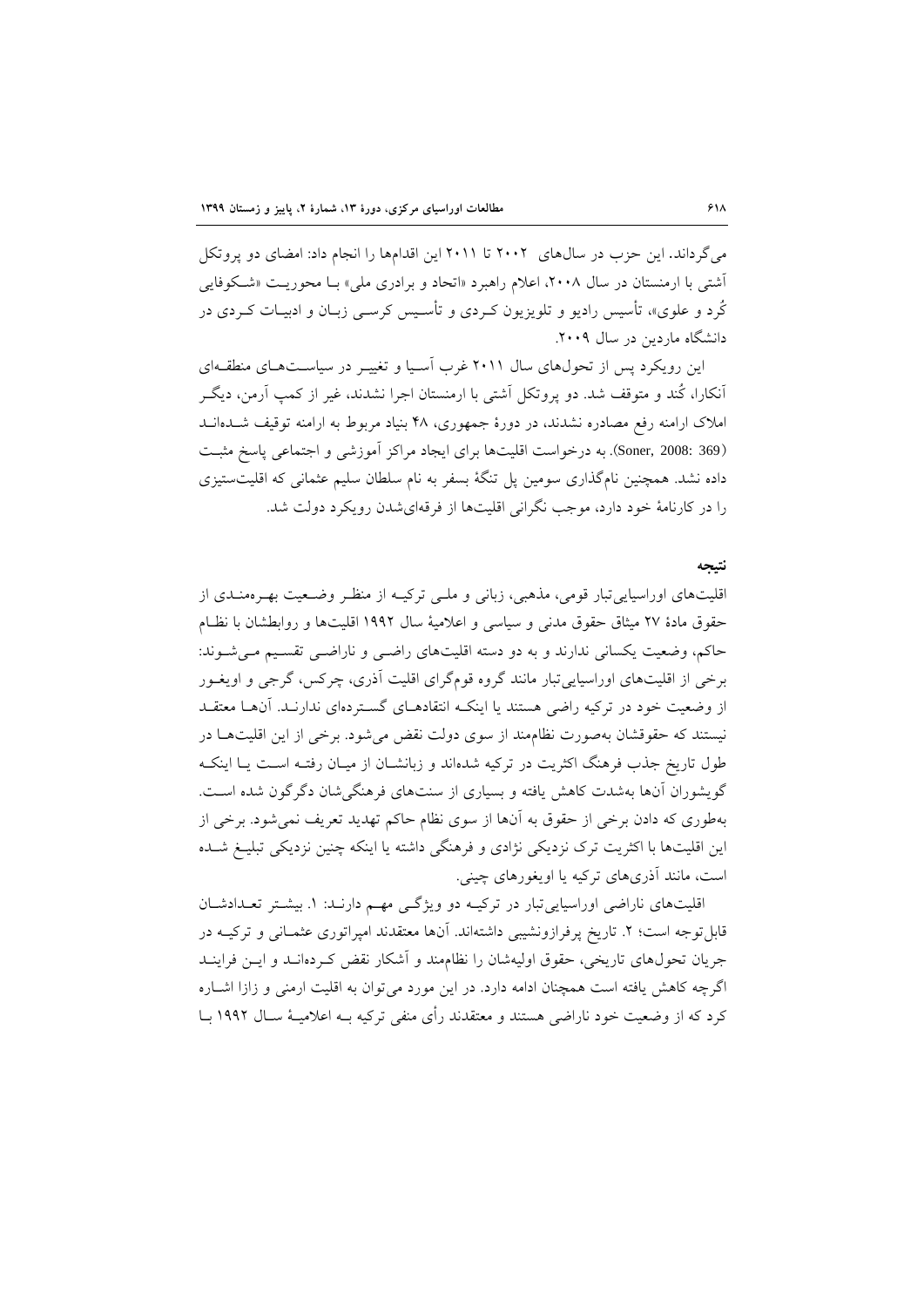حقوق آنها ارتباط دارد. این اقلیتها خواستار پیوستن ترکیه به این اعالمیه هستند. ایان دساته از اقلیتها با نقض حقوق فرهنگی و زبانی، محرومیت از مشیارکت میؤثر، بازگردانیدهنشیدن اموال مصادرهشده، جذب اجباری در اکثریت، تداوم نفرتافکنی، دسترسی نداشتن بـه دادرسـی عادلانه، تغییر اسامی تاریخی و تبعیض مستقیم و غیرمستقیم در بهرهمندی از خلدمات عمـومی روبهرو هستند. این وضعیت مغایر با سه اصل تأکیدشده در اسناد بینالمللای حقاوق اقلیات هاا یعنی نبود محرومیت، نبود تبعیض و نبود جذب اجبـاری اسـت کـه در کنـار حـق موجودیـت اقلیتها مطرح میشوند.

بهنظر میرسد ریشۀ نقض حقوق برخی از اقلیتها در ترکیه در مرحلۀ او از قاانون اساسای نشأت می گیرد که بر محوریت هویت ترکی تــدوین شــده و بــهدلیــل انکــار اقلیــتهــا، بــا اســناد بینالمللی حقوق اقلیتها منافات دارد. بنابراین رویکرد ترکیه به اقلیتهاا جنباۀ سیاسای دارد ناه حقوقی. هیچ تضمینی قانونی در ترکیه برای اجرای حقوق پیش بینی شده برای اقلیـتهـا در اسـناد بینالمللی وجود ندارد و معدود امتیازها به اقلیتها بهویژه در سال های ۲۰۰۲ تا ۲۰۱۱ بیشتر در چارچوب اقدامهای موردی دولت بوده است نه تغییر در قوانین. اگرچه میزانِ پیوند قومی با ناژاد تر یا پیوند مذهبی با مذهب سنیِ حنفی بر وضعیت اقلیتهای اوراسیاییتباار ترکیاه تأثیر گاذار است، بهدلیل رویکرد ترکیه، بیشتر اقلیتها با دگرگونی زبانی، مذهبی و فرهنگی روبهرو شدهاناد؛ بهطوری که در یک قرن اخیر تعداد برخی از اقلیتها مانند چرکسها، گرجیها و ارمنیها تـا ده برابر کاهش یافته است. ترکیه برای ارتقای وضعیت اقلیتهای اوراسیایی تبار و دیگر اقلیتها بـه سطح معیارهای حقوق بینالملل، نیاز به تغییر رویکرد سیاسی به حقوقی دارد. اولین گامها در این روند، پذیرش اقلیتهای چهارگانۀ عُرفی در قانون اساسی، پیوستن به اعلامیــه اقلیــتهــا، توقـف جذب اجباری اقلیتها و ترکی سازی آنها، آمـوزش تـاریخ و فرهنگ اقلیـتهـا در کتــابـهــای درسی برای مقابله با نفرتپراکنی، انجام اصلاحات در قوانین بازمانده از دورۀ عثمانی، ارائـۀ آمـار واقعی از اقلیتها و ترویج چندفرهنگگرایی است.

#### **References**

- Aitchson, Jean (1995), **Language Change: Progress or Decay?**, Cambridge University Press.
- **Alik** (2016), "Jathlig Aram I filed a Lawsuit against Turkey in the European Court of Human Rights", Dec. 15, Available at: https://alikonline.ir/fa/ news/political/item/2249, (Accessed on: 17/7/2019).
- Ardabili, Mohammad (2008), **International Criminal Law**, Tehran: Mizan [in Persian].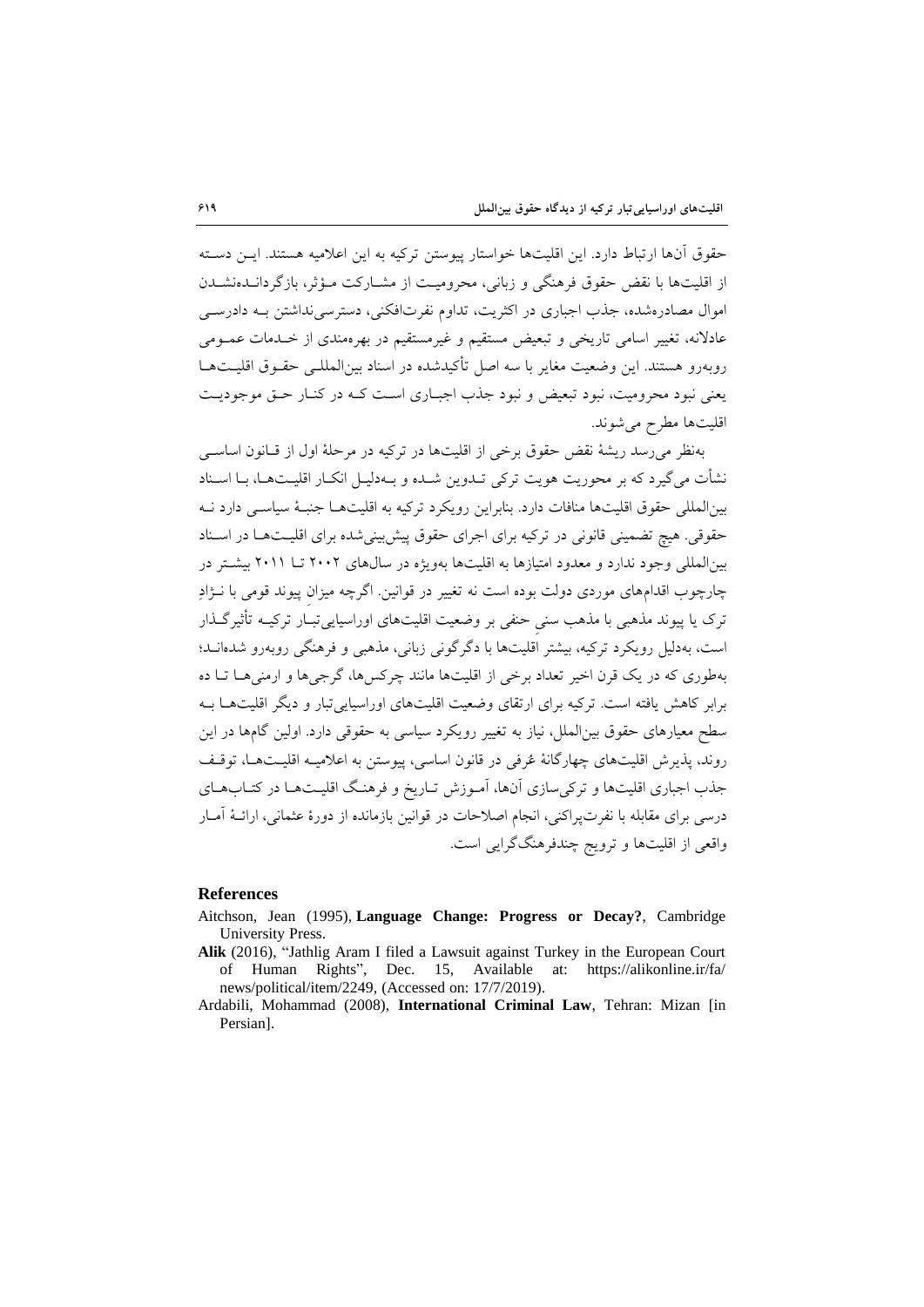- Arkan, Maedeh (2015), "The Situation of Linguistic and Racial Minorities in Turkey", **International Center for Peace Studies**, Available at: http://peaceipsc.org/fa//3756, (Accessed on: 9/11/2019).
- Avedian, V. (2013), "Recognition, Responsibility and Reconciliation: the Trinity of the Armenian Genocide", **Europa Ethnica**, Vol. 70, pp. 77-86.
- Azizi, Sattar (2014), "Peace, Justice and Democracy in Multi-Ethnic Societies", **Journal of Human Rights**, Vol. 9, No. 17, pp. 23-48 [in Persian].
- Babaei, Ali (2006), **Culture of International Relations**, Tehran: Political and International Studies [in Persian].
- Baddeley, J. (1988), **The Russian Conquest of the Caucasus**, London.
- Beigzadeh, Ebrahim (2011), "Cultural Rights of Indigenous Peoples and Minorities", **Journal of Legal Research**, No. 7, pp. 279-314 [in Persian].
- Cagaptay, Soner (2007), "Turkish Nationalism and the Minorities in the 1930s", **Journal Middle Eastern Studies**, Vol. 40, pp. 86-101.
- Capotorti, F. (1977), **The International Protection of Persons Belonging to Ethnic, Religious and Linguistic Minorities**, United Nations Economic and Social Council.
- Çelik, Buket (2016), "Artvinli Gazeteci, Günümüzde Türkiye'de Yaşayan Gürcü Halkını Araştırdı", **Artvin Dergisi**, Vol. 8, No. 6, pp. 49-63.
- Dewdney, J. (2018), **Ethnic Groups in Turkey**, Britannica.
- DFwatch (2016), "Schools in Turkey to Start Teaching Georgian Language", Available at: https://dfwatch.net/schools-in-turkey-to-start-teaching-georgianlanguage-27237-31380, (Accessed on: 12/9/2018).
- Dorian, N. (1999), "Western Language Ideologies and Small-Language Prospects", **Endangered Languages**, Cambridge University Press, No. 10, pp. 3-21.
- Ergil, D. (2000), "The Kurdish Question in Turkey", **Journal of Democracy**, Vol. 11, No. 3, pp. 221-238.
- Fazaeli, Mostafa (2017), "Supporting Religious Minorities in the International Human Rights System", **Journal of Comparative Research in Islamic and Western Law**, No. 11, pp. 113-142 [in Persian].
- Göksel, Diba (2013), **Turkey and Georgia: Zero-Problems?**, German Marshall Fund of the United States.
- **IRB** (1999), "Turkey: History and Current Situation of the Circassians", Available at: https://www.refworld.org/docid/3ae6ad7d2c.html, (Accessed on: 27/8/2019).
- Jones, A. (2013), **Genocide: a Comprehensive Introduction**, Routledge.
- Karimova, N. (2001), **Minorities in Turkey**, Swedish Institute of International Affairs, Stockholm.
- Karlsen, G. (1998), **Freedom of Religion in Turkey**, The Norwegian Helsinki Committee .
- Karpat, Kemal (1985), **Ottoman Population, 1830-1914**, Madison: University of Wisconsin Press [in Persian].
- Kaya, A. (2006), "Political Participation Strategies of the Circassian Diaspora in Turkey", **Journal Mediterranean Politics**, Vol. 9, pp. 221-239.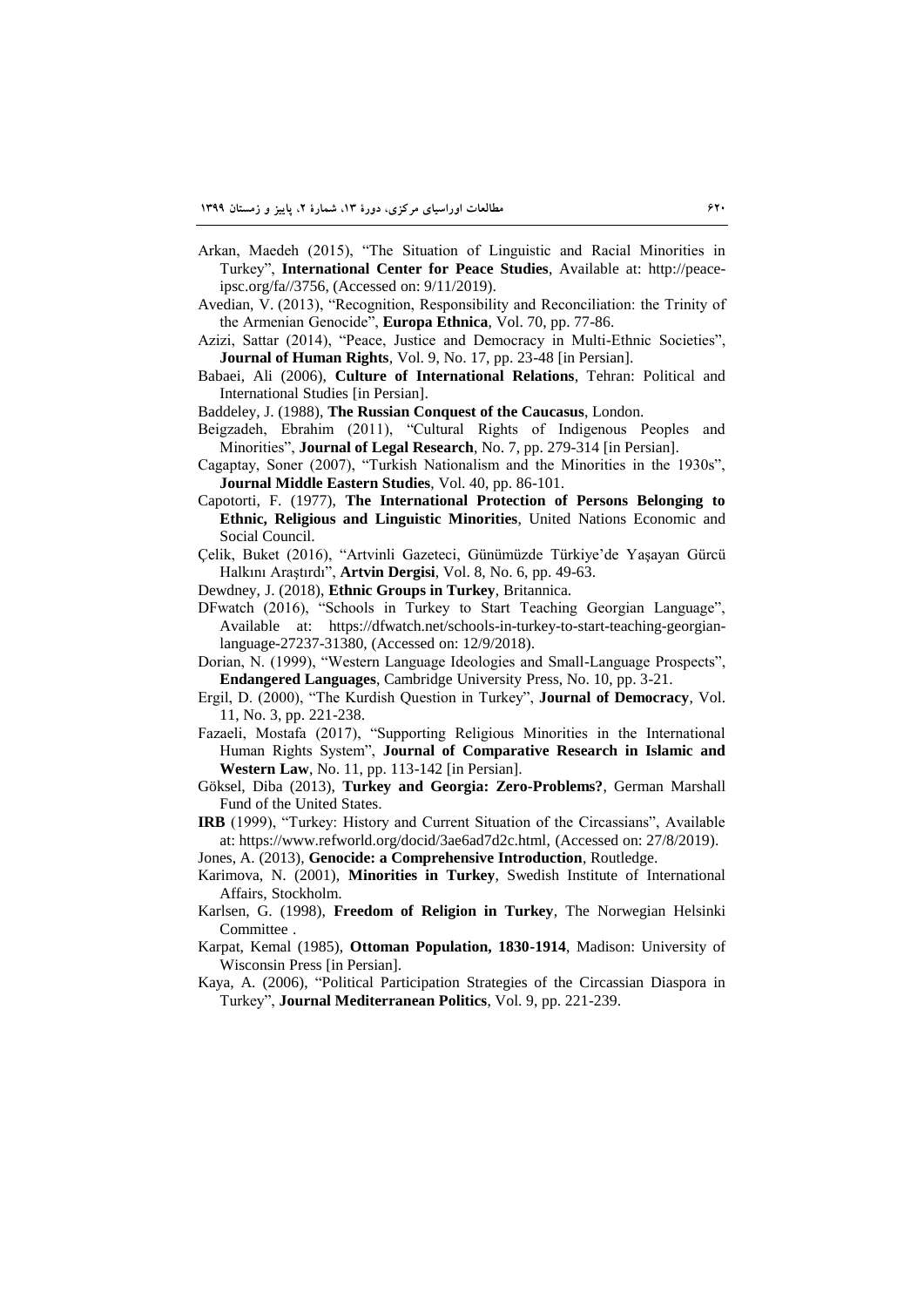Kazemi, Ahmad (2005), **Security in the South Caucasus**, Tehran: Abrar Institute [in Persian].

- Kazemi, Ahmad (2006), **Pan-Turkism and Pan-Azarism**, Tehran: Abrar Institute [in Persian].
- Koolaee, Elaheh (2012), **Politics and Government in Central Eurasia**, Tehran: Samt [in Persian].
- Kurban, D. (2007), **A Quest for Equality: Minorities in Turkey**, Minority Rights Group International, London.
- Kymlicka, W. (2010), **Minority Rights in Political Philosophy and International Law**, Oxford University Press.
- Mclim, FR (1991), **Sheikh Shamil Daghestani**, Translated by Kaveh Bayat, Tehran: Cultural Research [in Persian].
- Modarressi, Yahya (2006), "Why and How Languages Die?", **Literary Text Research Quarterly**, Vol. 10, No. 30, pp. 83-106 [in Persian].
- Mohammadi, Abbas (2016), "A Look at the GAP Plan in Turkey", **Green World Monthly**, No. 5, pp. 53-54 [in Persian].
- Panoff, M. (1989), **Anthropological Culture**, Translated by Asghar Asgari, Tehran: Weiss [in Persian].
- Parvand, Sh. and Zahra Sobhani (1994), **The Background of Understanding Turkish Society and Culture**, Tehran: Center for International Cultural Studies and Research [in Persian].
- Paul, M. (2009), **Ethnologue: Languages of the World**, Dallas: SIL International.
- Pejic, J. (1997), "Minority Rights in International Law", **Human Rights Quarterly**, Vol. 19, No. 22, pp. 666-685.
- Pillay, N. (2012), **Promoting and Protecting Minority Rights**, United Nations.
- **Quora** (2019), "Zaza People in Turkey", Available at: https://www.quora.com/Kurdistan/Is-the-zaza-people-in-Turkey-actually-kurds, (Accessed on: 19/4/2020).
- Rehman, J. (2000), **The Weaknesses in the International Protection of Minority**, Nijhoff Publishers.

Selçuk, Orçun (2019), "The Erdoğanization of Turkish Politics", **Southeast European and Black Sea Studies**, Vol. 19, No. 3, pp. 541- 564.

- Serdar, A. (2019), "Evidence on the Laz of Turkey, **Ethnicities**, Vol. 19, No. 13, pp. 137-151.
- Shaw, M. (2008), **The Definition of Minorities in International Law**, British Legal Academic.
- Soner, A. (2008), "Emigration of Non-Muslims from Turkey", **Journal Ethnic and Racial Studies**, Vol. 31, No. 2, pp. 358-389.
- Thornberry, P. (2000), **International Law and Minority Law**, Translated by Akbari Aghaei, Tehran: Research Institute for Strategic Studies [in Persian].
- Toktas, S. (2010), "The EU and Minority Rights in Turkey", **Political Science Quarterly**, Vol. 124, No. 4, pp. 697-720.

Turkey Progress Report (2014), **Commission Staff Working Document Turkey 2014**, European Commission, Brussels, Available at: